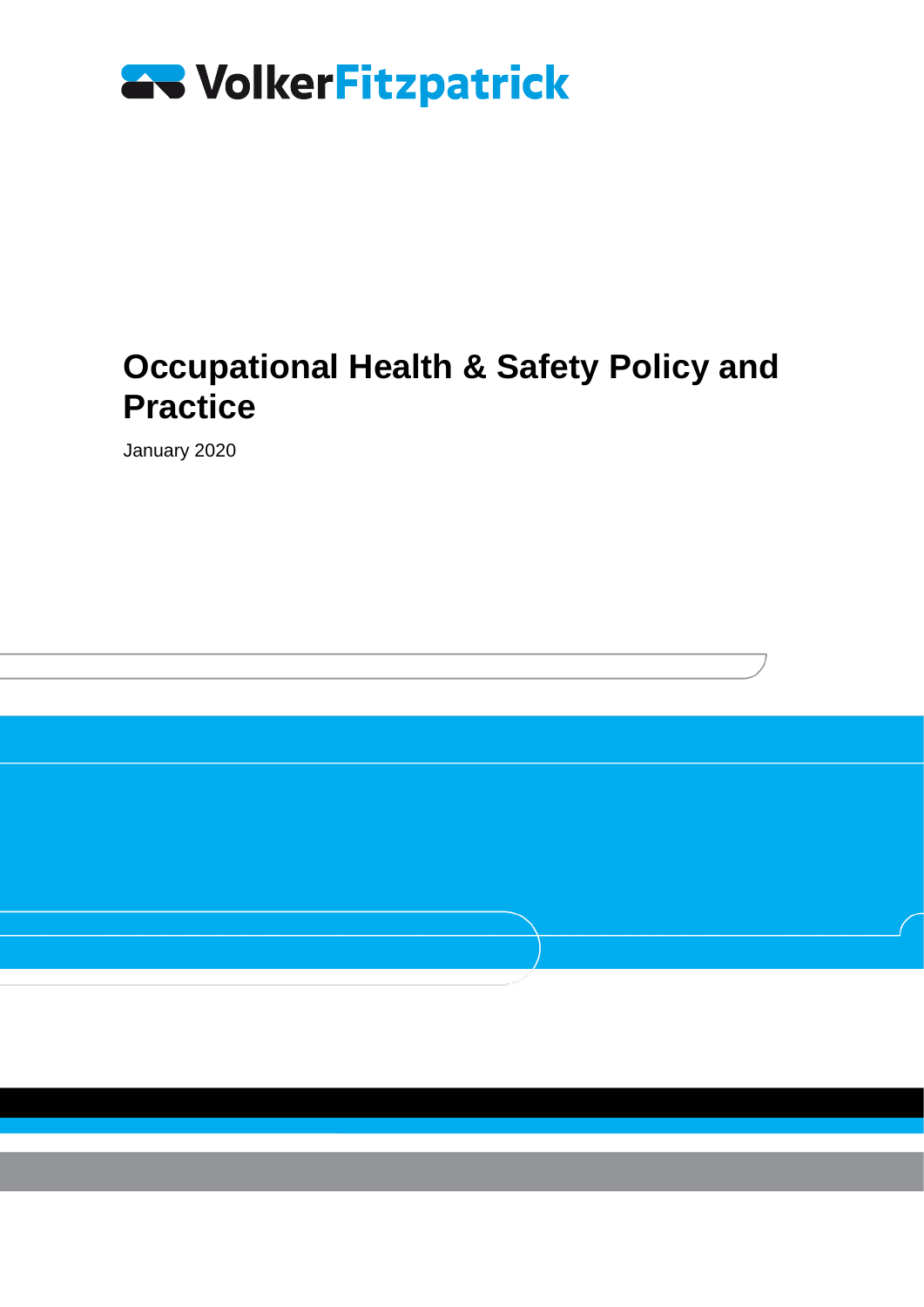

#### <span id="page-1-0"></span>**OCCUPATIONAL HEALTH & SAFETY POLICY STATEMENT**

VolkerFitzpatrick is a multi-disciplinary construction contractor operating in the United Kingdom. Health and Safety is a core value which will be set in context with all other business objectives, to ensure the health, safety and welfare of all VolkerFitzpatrick employees and others who may be affected by the company's activities. This statement of policy, and the organisation and arrangements for its implementation, has been prepared to comply with section 2(3) of the Health & Safety at Work etc. Act 1974. Further arrangements for its implementation are detailed within VolkerFitzpatrick company processes, procedures, and site management plans.

The company will treat the need to prevent accidents, injuries, ill health and fatigue to employees and others affected by its work as a top priority. In doing so, it will ensure priority is given to the assessment of risk, health and safety planning, and to provide proper information, instruction, training and supervision in accordance with the relevant statutory provisions and industry best practice.

The Senior Management of VolkerFitzpatrick is committed to review and improvement of health and safety performance, including implementing new guidelines and requirements in its endeavour to achieve industry best practice. VolkerFitzpatrick will establish and review quantifiable objectives and targets according to the nature of our activities, business and other legal requirements, to ensure continual improvement in both our occupational health & safety management systems and our performance.

Adequate resources, commitment and the participation of all employees will ensure the continuation and development of a positive health and safety culture. VolkerFitzpatrick's policy is to take all reasonable steps to prevent work related accidents and ill-health, and to support the general health and well-being of its employees.

To implement this policy, VolkerFitzpatrick will:

- Ensure the effective planning of Health and Safety through the assessment of risk carried out in line with the hierarchy of control
- Build on existing arrangements to ensure we meet our legal obligations to protect the health, safety and wellbeing of our employees
- Make sure that the causes of accidents, ill-health and fatigue that may arise from its activities are, wherever possible, identified, understood, and either prevented or controlled
- Early intervention and proactive and supportive Health and Wellbeing
- Manage return to work after sickness certification and, wherever possible, support rehabilitation after prolonged illness
- Provide employees with information and services to help them take personal responsibility for maintaining and improving their own health

It is a fundamental company belief that a safe workforce is achieved through clear and effective communication at all levels of the organisation. Our *PALS* behavioural change programme maintains a culture where our employees contribute to safe systems of work through active and open participation and engagement.

All employees and others working for VolkerFitzpatrick are required to comply with this policy. In particular, by co-operating and carrying out activities safely, and in such a manner that does not intentionally or recklessly interfere with, or misuse, anything provided in the interest of health, safety or welfare. It is the responsibility of VolkerFitzpatrick management and supervisory staff to ensure that this policy and its arrangements are implemented.

This policy will be reviewed annually and revised as often as may be deemed appropriate by VolkerFitzpatrick, and then brought to the attention of all employees. It is accessible to interested parties via the VolkerFitzpatrick website, the company's document management system, noticeboards and reception areas or is available on request.

| <b>Richard Offord</b>    | John Cox                          |
|--------------------------|-----------------------------------|
| <b>Managing Director</b> | <b>VolkerFitzpatrick Director</b> |
|                          | (Representative for HSEQS)        |
|                          |                                   |

November 2019 November 2019

| Approved for IMS: | <b>IMS</b><br>Manager | Document owner: | Head of HSEQS | Workspace file: | n/s | Page 2 of 34 |
|-------------------|-----------------------|-----------------|---------------|-----------------|-----|--------------|
|-------------------|-----------------------|-----------------|---------------|-----------------|-----|--------------|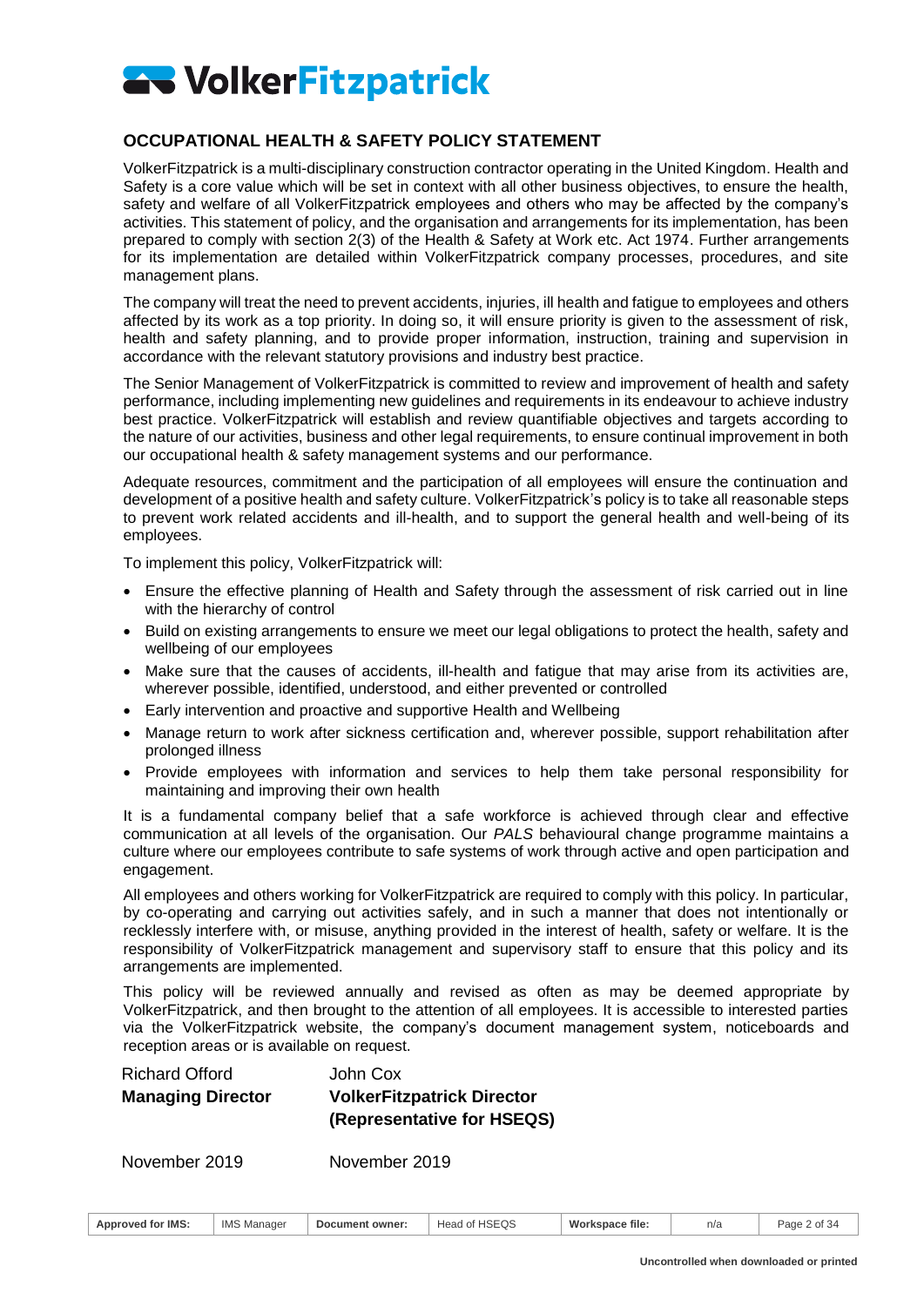#### **Occupational Health & Safety Policy and Practice**

Issue 19.1. January 2020

4.0

#### **Contents** OCCUPATIONAL HEALTH & SAFETY POLICY STATEMENT  $\overline{2}$ **INTRODUCTION**  $\overline{A}$  $1<sub>0</sub>$  $1<sub>1</sub>$  $12$  $1.3$  $1.4$  $1.5$ STRUCTURE OF OCCUPATIONAL HEALTH & SAFETY MANAGEMENT SYSTEM .................................. 14  $1.6$  $17$  $1.8$  $1<sub>q</sub>$  $20$  $2.1$  $2.2$  $2.3$  $2.4$  $2.5$ DOCUMENTED INFORMATION 19  $3.0$  $3.1$  $3.2$  $3.3$  $34$  $35$  $36$  $37$  $3R$ 3 Q  $3.10$  $3.11$  $3.12$  $3.13$  $3.14$  $3.15$  $3.16$  $3.17$  $3.18$ 3.19  $3.20$  $3.21$  $3.22$  $3.23$  $324$ 3.25  $3.26$ 3.27 3.28 3.29  $3.30$ 3.31 3.32 3.33 3.34 3.35  $3.36$ 3.37

| <b>IMS Manager</b><br>Workspace file:<br>Head of HSEQS<br><b>Approved for IMS:</b><br>Page 3 of 34<br>Document owner:<br>$n/\varepsilon$ |
|------------------------------------------------------------------------------------------------------------------------------------------|
|------------------------------------------------------------------------------------------------------------------------------------------|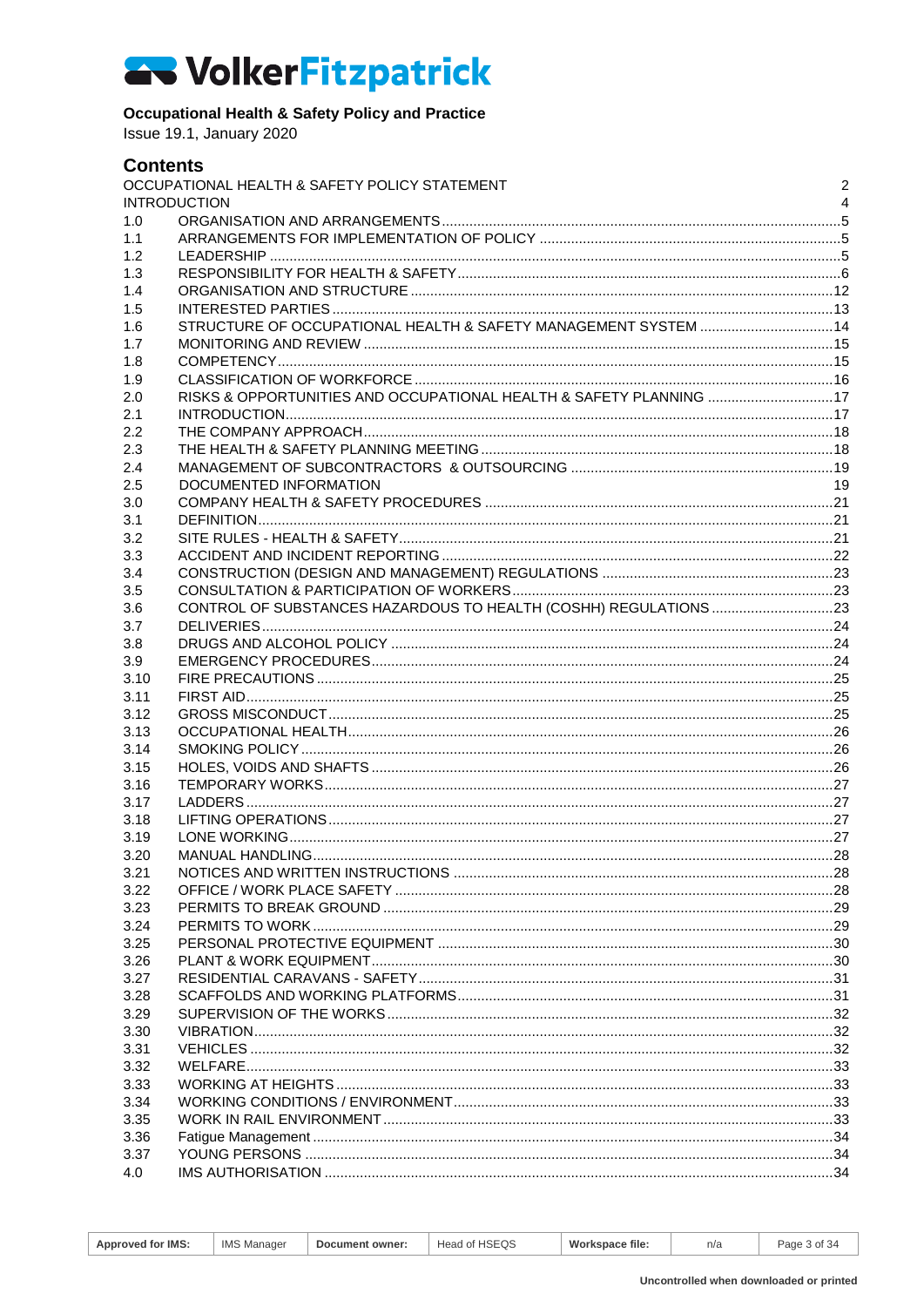#### **Occupational Health & Safety Policy and Practice**

Issue 19.1, January 2020

#### <span id="page-3-0"></span>**INTRODUCTION**

This document describes the arrangements in place to put into practical effect the commitment made in the Occupational Health & Safety Policy Statement.

The way in which VolkerFitzpatrick identifies and subsequently manages external and internal issues that are relevant to its purpose and its strategic direction is described within operational procedure Q19 *Determining the Context of our Organisation.* 

Assessing context, together with the management of relevant issues arising, allows assurance of the business' ability to achieve the intended result(s) of its occupational health & safety management system.

The board of VolkerFitzpatrick is committed to maintaining high standards of health, safety and welfare throughout the group's operations. Company requirements are designed to secure, so far as is reasonably practicable, the health, safety and welfare of our employees and others, including the general public, who may be affected by our operations.

The company's Occupational Health & Safety Policy is applicable to all projects, offices and operational facilities.

Formal amendment to this document is the responsibility of the Head of HSEQS with the approval of the board of directors. This document will be brought to the notice of all employees. Staff appointed responsible for the management and implementation of health and safety requirements will ensure that at least one copy is available on each site.

| Approved for IMS<br>Workspace file:<br><b>IMS Manager</b><br><b>HSEQS</b><br>Head of<br>Page 4 of 34<br>Document owner:<br>n/a |  |
|--------------------------------------------------------------------------------------------------------------------------------|--|
|--------------------------------------------------------------------------------------------------------------------------------|--|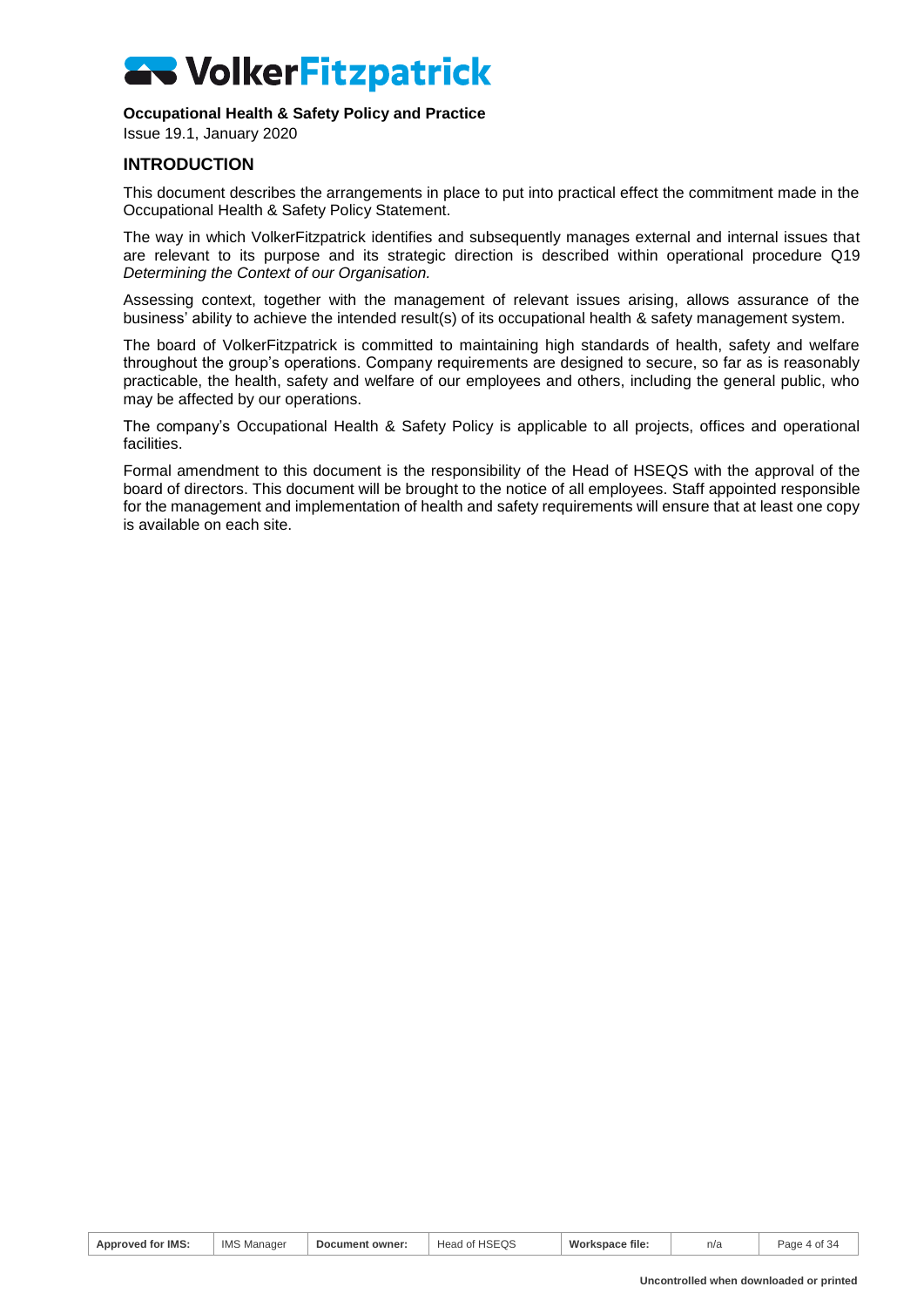#### **Occupational Health & Safety Policy and Practice**

<span id="page-4-0"></span>Issue 19.1, January 2020

#### **1.0 ORGANISATION AND ARRANGEMENTS**

#### **1.1 Arrangements for Implementation of Policy**

<span id="page-4-1"></span>The company will achieve the aims and objectives of this policy by:

- Providing clearly defined, safe systems of work and communicating them in sufficient detail to those affected
- Making due allowance in financial terms at the tender stage to ensure that sufficient resources and competent persons are provided for the management of health and safety at work
- Paying particular attention to the provision of safe access and egress
- Selecting and training personnel
- Providing such information, instruction, training and supervision as may be necessary to personnel at all levels, paying particular attention to personnel attending a location for the first time or on a temporary basis
- Controlling hazardous substances
- Ensuring the receipt of timely, adequate information from subcontractors and suppliers in respect of health and safety planning, e.g. risk and COSHH assessments, method statements and Work Package Plans, prior to work commencing
- Identifying hazards and assessing the risks to health and safety in the workplace together with the provision and maintenance of adequate control measures
- Making arrangements for consultation between management and employees
- Providing appropriate plant and equipment which is tested, certificated and safe to use
- Displaying and communicating such written or pictorial information as may be necessary to assist in the implementation of safe practices
- Maintaining high standards of hygiene, cleanliness and housekeeping
- Identifying workplaces which may be difficult to evacuate in an emergency and providing control measures that are tested to ensure suitability of robustness
- Establishing emergency procedures and ensuring they are under the control of trained and competent people
- Reporting and investigating accidents, disseminating findings and where appropriate revising arrangements and procedures
- Ensuring adequate and appropriate protective equipment is provided
- Ensuring the occupational health and mental well-being of employees working with us
- Carrying out appropriate health surveillance
- <span id="page-4-2"></span>• Monitoring and reviewing performance

#### **1.2 Leadership**

Leadership and commitment with respect to the quality of the services and products provided by, and the effectiveness of the Occupational Health & Safety Management System used by VolkerFitzpatrick, is displayed down through the various levels of senior management. From the VolkerFitzpatrick Board, to the Senior Management Team, on through business unit and operations senior management, support specialists, and through line management functions, to team leaders.

Performance against the requirements of the Occupational Health & Safety Management System is regularly monitored and supported by leadership via Senior Manager's Tours, Project Reviews and Business Briefings.

| <b>Approved for IMS:</b> | <b>IMS</b><br>Manager ن | Document owner: | Head of HSEQS | Workspace file: | n/a | Page 5 of 34 |
|--------------------------|-------------------------|-----------------|---------------|-----------------|-----|--------------|
|                          |                         |                 |               |                 |     |              |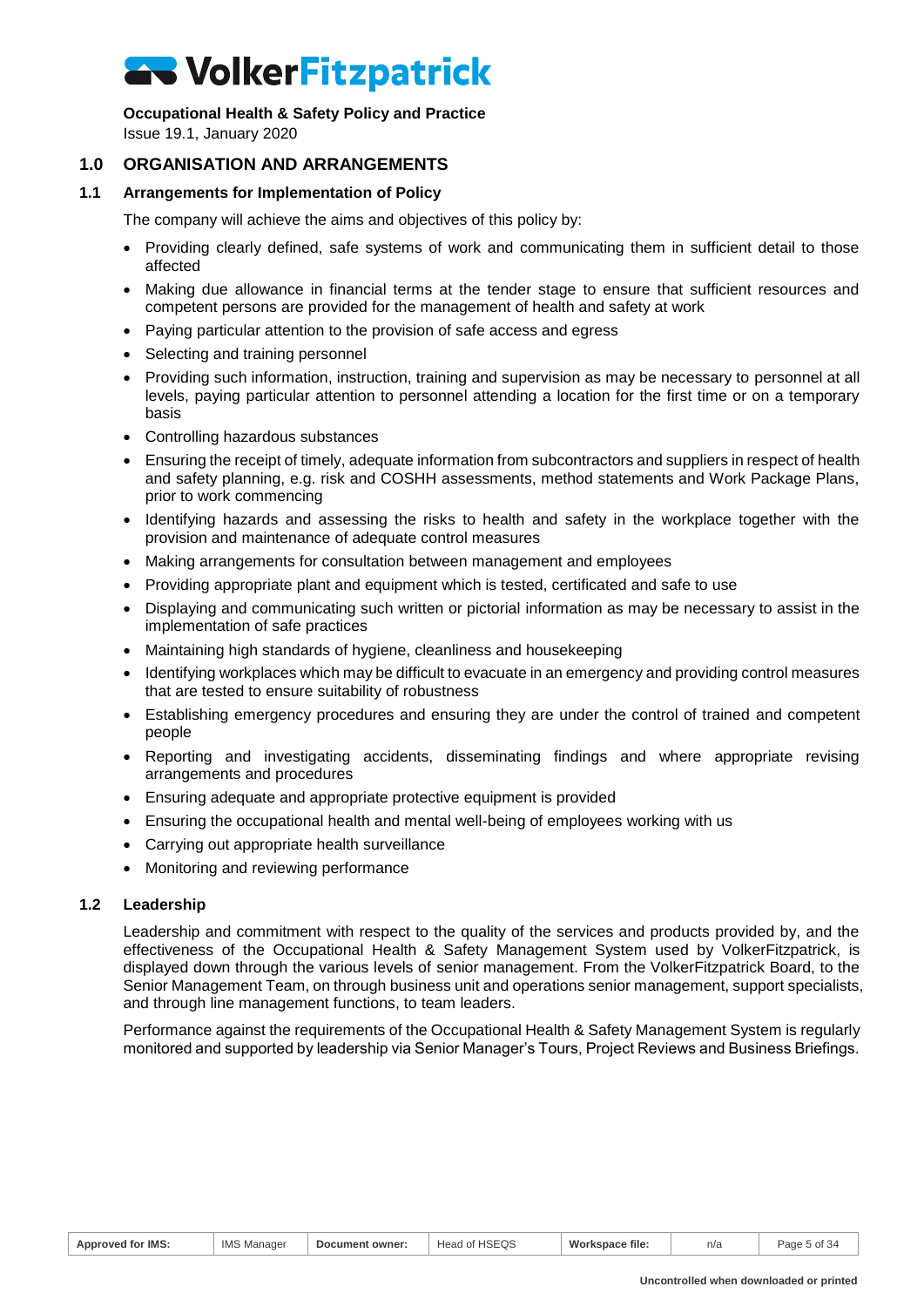#### **Occupational Health & Safety Policy and Practice**

Issue 19.1, January 2020

### **1.0 ORGANISATION AND ARRANGEMENTS (CONTINUED)**

#### **1.3 Responsibility for Health & Safety**

<span id="page-5-0"></span>BS ISO 45001:2018 uses the term 'top management' to identify a number of key responsibilities with regard to occupational health & safety management. The roles that fall within VolkerFitzpatrick's 'top management' for health and safety are shown below.

- Managing Director
- Divisional Managing Directors
- Operations Directors
- Project Director
- Commercial Director
- Head of Health, Safety, Environment, Quality and Sustainability
- VolkerWessels UK Corporate Responsibility Director

#### **'Top management' responsibilities for occupational health and safety include:**

- Developing the Occupational Health & Safety Policy and objectives for VolkerFitzpatrick and ensuring that the correct organisational structure and resources are in place to support the intended outcomes of occupational health & safety management systems.
- Promoting the policy and objectives to employees to increase awareness, motivation and involvement
- Ensuring that the goals and responsibilities for individual employees reflect our overall health and safety objectives
- Ensuring our focus is on client requirements
- Ensuring the Occupational Health & Safety Management System (OHSMS) is implemented to meet the needs of VolkerFitzpatrick, its clients and other interested parties
- Reviewing the OHSMS periodically
- Identifying ways in which to improve the OHSMS
- Appointing a management representative to monitor and report on the development, performance and improvement of the OHSMS

Different roles have varying levels of authority with regard to our safety management system, and are explained as follows:

#### **Managing Director**

The Managing Director (MD) in coordination with the Board Director responsible for health and safety is ultimately accountable for the company's OHSMS and setting realistic goals for the continual improvement in risk management and reduction of harm / loss rates.

#### **Director Responsible for Occupational Health & Safety**

The Managing Director of Rail and Infrastructure (who is also the Board of Directors' representative for occupational health & safety management) holds responsibility for the operations of VolkerFitzpatrick, from developing long-term strategy for the business to overseeing its day-to-day activities.

| <b>Approved for IMS:</b> | <b>IMS</b><br>;Manaɑer | Document owner: | Head of HSEQS | Workspace file: | n/a | 6 of 3.<br>Page |
|--------------------------|------------------------|-----------------|---------------|-----------------|-----|-----------------|
|--------------------------|------------------------|-----------------|---------------|-----------------|-----|-----------------|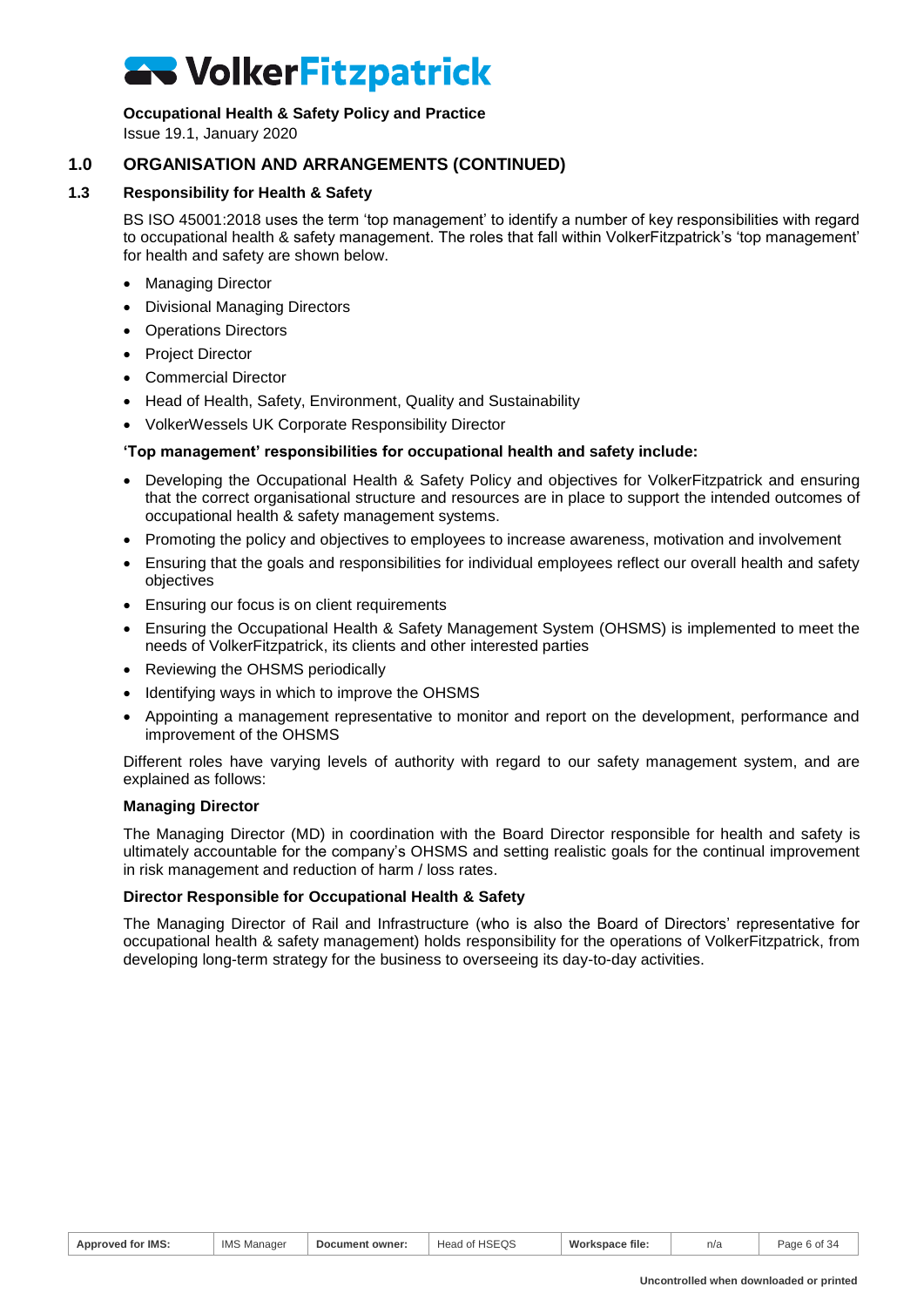### **Occupational Health & Safety Policy and Practice**

Issue 19.1, January 2020

### **1.0 ORGANISATION AND ARRANGEMENTS (CONTINUED)**

#### **1.3 Responsibility for Health & Safety (Continued)**

#### **Divisional Managing Directors**

Responsible to the Managing Director for:

- The safe delivery of all VolkerFitzpatrick contracts
- Overseeing and supporting the effective implementation of the OHSMS and liaising with clients to support their needs and objectives
- Training, supporting and mentoring their direct staff to develop their knowledge / application of the **OHSMS**
- Accepting their individual role in providing health and safety leadership and engaging active participation of workers in improving health & safety
- Leading management under their control to implement the Occupational Health & Safety Policy at all times
- Cooperating with the HSES team to ensure proper communication exists at all levels
- Ensuring adequate planning is undertaken to provide appropriate resources, training and safe systems of working
- Ensuring the provision of this policy is kept under review having regard to changes in legislation, best practice and the company's business
- Treating the health and safety of persons under their control as a matter of the highest importance

#### **Occupational Health & Safety Management - HSES Team**

For the purposes of clarification under BS ISO 45001:2018, dedicated Divisional HSES Managers, HSES Managers and HSES Advisor are directly employed by the operational divisions of VolkerFitzpatrick.

In addition to this, VolkerWessels UK (VW UK) Corporate Responsibility provides strategic direction, performance management, occupational health, IMS management, technical services, training and compliance support to all of the VW UK companies.

#### **OHSMS Management Representative - Head of HSEQS**

The Head of Health, Safety, Environment, Quality and Sustainability (HSEQS) is the appointed Management Representative for health and safety and has the authority to take any action necessary to ensure that health and safety is maintained. Reporting to the Director Responsible for Occupational Health & Safety, it is the responsibility of the Head of HSEQS to:

- Ensure the effective use of the CR department and its resources.
- Ensure the advisory service provided by the department is an effective and practical interpretation of applicable regulatory and company requirements
- Assist the Director Responsible for Occupational Health & Safety in setting realistic goals for the continual improvement in risk management and reduction of harm / loss rates
- Review and develop the OHSMS to ensure that goals and objectives are being achieved
- Ensure the goals set are periodically monitored to agreed standards
- Ensure the company is audited against the standards detailed in the OHSMS
- Identify opportunities for improvement
- Adhere to the professional code of conduct as set through membership of the Institute of Occupational Safety and Health
- Inform, guide and support the business in creating workplaces with a positive health and safety culture

|  | ∙ IMS<br><b>Approved for</b> | Manage<br>IMS | Document owner: | Head of HSEQS | Workspace file: | n/a | of 34<br>Page |
|--|------------------------------|---------------|-----------------|---------------|-----------------|-----|---------------|
|--|------------------------------|---------------|-----------------|---------------|-----------------|-----|---------------|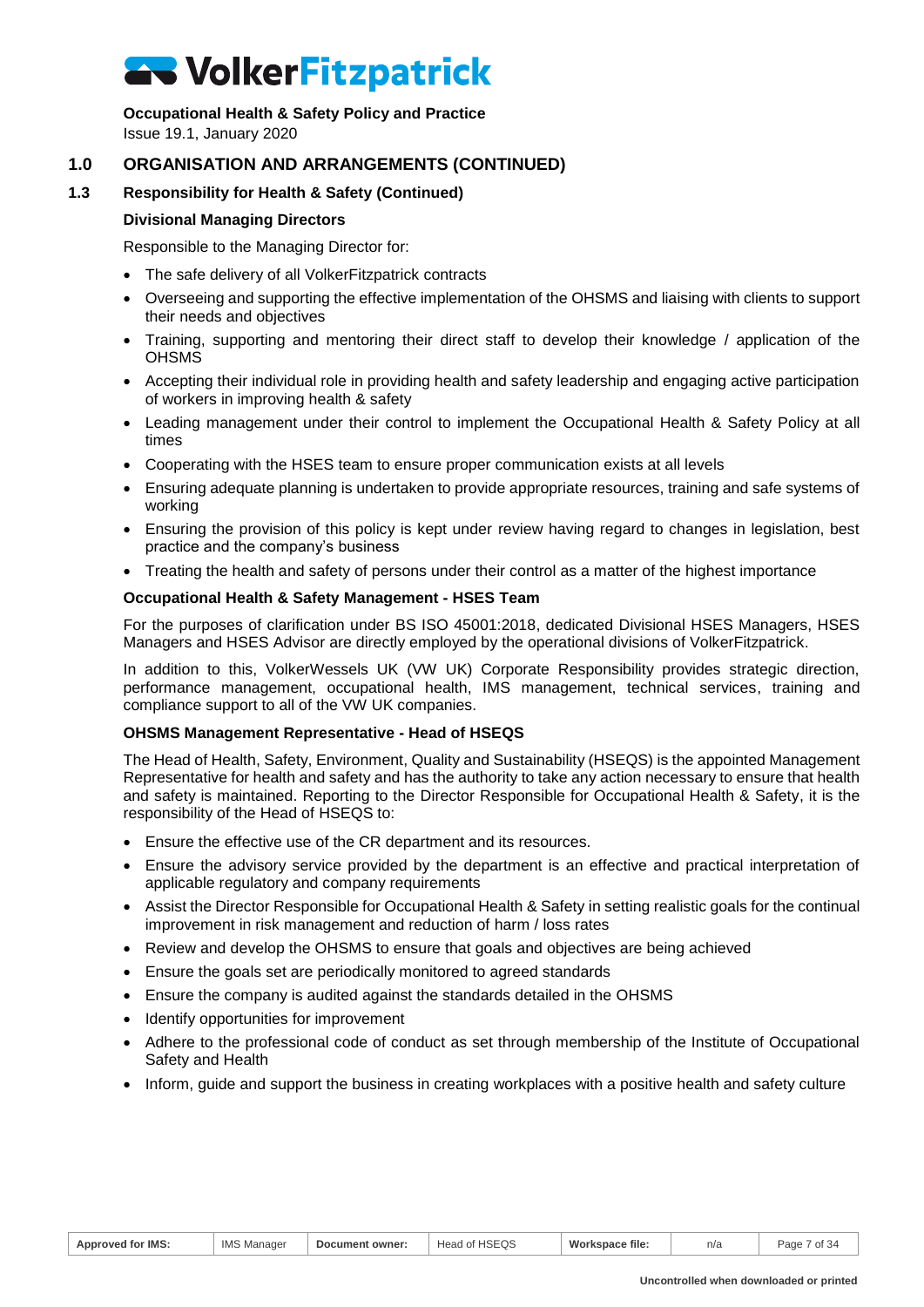#### **Occupational Health & Safety Policy and Practice**

Issue 19.1, January 2020

### **1.0 ORGANISATION AND ARRANGEMENTS (CONTINUED)**

#### **1.3 Responsibility for Health & Safety (Continued)**

#### **Divisional HSES Managers**

The Divisional HSES Manager report to the Head of HSEQS. In addition to the duties detailed for a Health & Safety Manager below, both roles are responsible for effective allocation of health and safety support across operational divisions within their designated remit.

#### **HSES Manager / HSES Advisor**

Reporting to a Divisional HSES Manager, HSES Managers and HSES Advisors are part of a divisional HSES team responsible for ensuring effective implementation of the OHSMS. As a technical specialist they provide support, guidance and training.

The responsibilities of a HSES Manager / HSES Advisor are to:

- Play a key part in improving the health and maintaining the safety of employees, people working on our behalf, and any other parties affected by our activities
- Inform, guide and support the workforce in creating workplaces with a positive health and safety culture
- Visit sites regularly (every four weeks whenever possible) and monitor performance in relation to the policy and procedures
- Discuss and plan the safe implementation of future works
- Carry out auditing in accordance with company procedure Q03 *Audit* to ensure compliance with existing requirements and identify any areas for improvement
- Represent VolkerFitzpatrick in communications with the Health & Safety Executive, and other external enforcing authorities or organisations
- Ensure that reports are compiled where necessary to enable corrective action to be implemented by site management
- Ensure thorough investigation is undertaken and appropriate records are compiled where accidents and incidents occur, and make recommendations to prevent reoccurrence
- Advise on health & safety training requirements
- Ensure that VolkerFitzpatrick's occupational health & safety management documentation is appropriate and maintained to reflect any changes in legislation and company requirements
- Maintain their competence through continual professional development
- Adhere to the professional code of conduct as set through membership of the Institute of Occupational Safety and Health (IOSH) and / or the International Institute of Risk and Safety Management (IIRSM)
- Identify opportunities for improvement

#### **Rail Standards and Compliance Manager**

Reporting to the Technical Services Director for Rail is responsible for:

- Establishing the rail-specific OHSMS requirements in line with BS ISO 45001:2018
- Working in close collaboration with the IMS Managers to ensure legal, sector specific, and other requirements are integrated within the OHSMS

| <b>Approved for IMS:</b> | <b>IMS Manager</b> | Document owner: | Head of HSEQS | Workspace file: | n/a | Page 8 of 3 |
|--------------------------|--------------------|-----------------|---------------|-----------------|-----|-------------|
|                          |                    |                 |               |                 |     |             |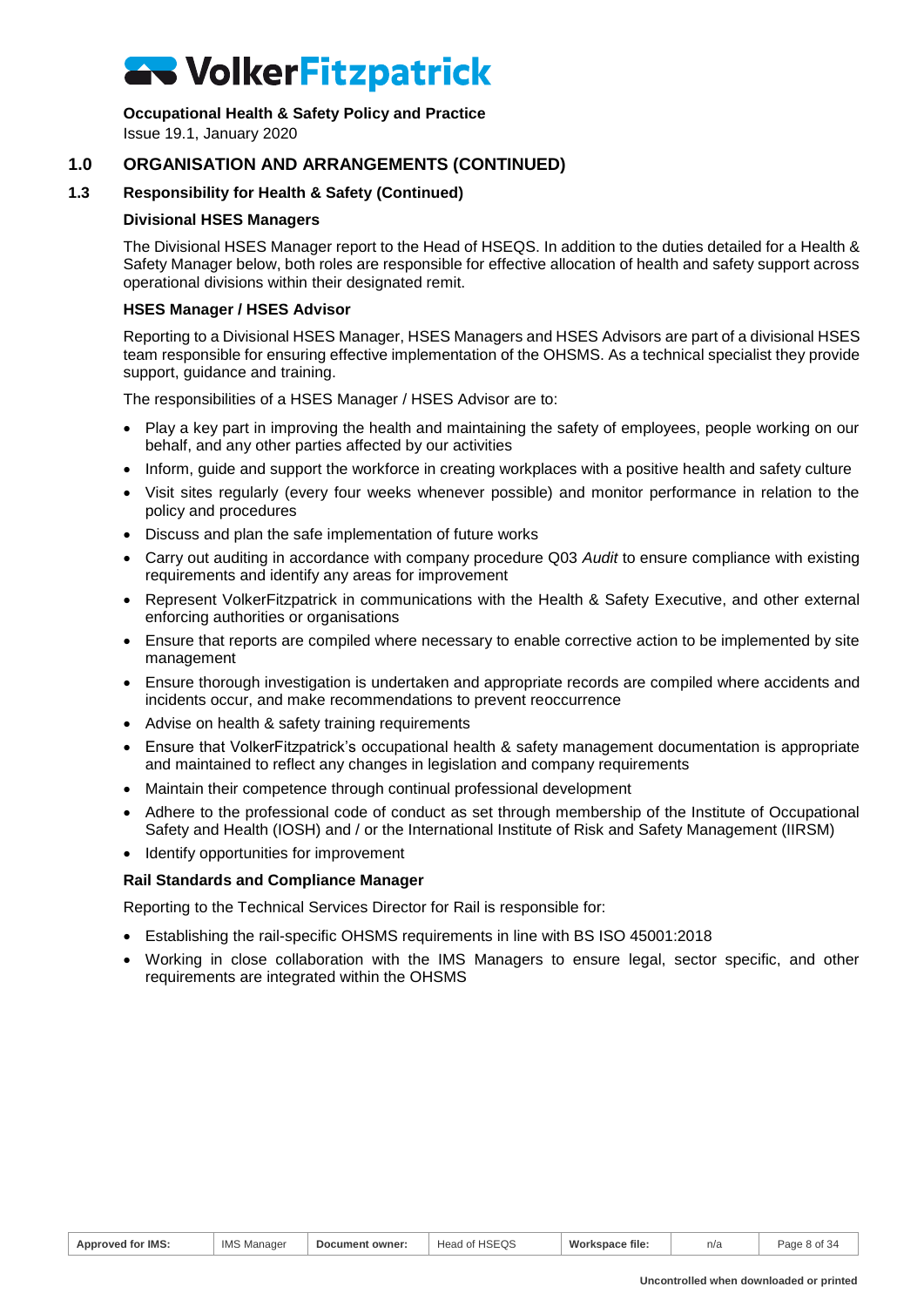#### **Occupational Health & Safety Policy and Practice**

Issue 19.1, January 2020

### **1.0 ORGANISATION AND ARRANGEMENTS (CONTINUED)**

#### **1.3 Responsibility for Health & Safety (Continued)**

#### **Corporate Responsibility Director**

The Corporate Responsibility (CR) Director is responsible for the implementation and development of sustainable business practices throughout VW UK shared services and business units, to maintain compliance to corporate, legal, and stakeholder requirements. Reporting to the VW UK CEO, the responsibilities of the CR Director are:

- Oversight of health, safety, environment, quality and sustainability activities and staff across VW UK business units
- Oversight of corporate governance and risk management
- Development of CR strategy through a strategic view of the business environment
- CR management reporting and communications within VW UK and to VolkerWessels
- Management of the integrated management system, its related systems and applicable memberships, affiliations and registration schemes
- Provision of occupational health services to VW UK and its business units
- Commitment to the growth and development of employees, including the delivery of training services and external course provision
- Development of sustainable business practices including the selection and integration of tools and techniques
- Understanding the role of government, business, NGOs, society, global and local issues and how they interact with each other and their impact on VW UK
- Development of systems and protocols, including IT platforms, to support the needs of the business units
- Lead officer for major incidents and provision of legal support services

#### **Integrated Management Systems (IMS) Managers**

Reporting to the CR Director the IMS Managers are responsible for:

- The coordination of activities related to the implementation, development and maintenance of the OHSMS
- Control, publishing and maintenance of the IMS within the document management system

#### **Commercial / Estimating / Procurement Managers**

It is the responsibility of the Commercial, Estimating and Procurement Managers to:

- Ensure subcontractors and suppliers working on behalf of VolkerFitzpatrick are aware of the occupational health & safety policy and practice document and provided with the site-specific procedures and site management plans
- Ensure the Procurement Policy is communicated to all subcontractors and suppliers.
- Check the health and safety performance of suppliers and subcontractors for accidents, incidents, regulator liaison, fines and court proceedings relating to health and safety offences through the use of Constructionline prior to contract award
- Arrange audits of suppliers and subcontractors with the Health and Safety Manager
- Undertake a HSEQ start-up meeting with the appointed subcontractor or supplier at contract award

|  | Approved for IMS: | <b>IMS Manager</b> | Document owner: | of HSEOS<br>Head | Workspace file: | n/a | $P$ age 9 of 3 $\sim$ |
|--|-------------------|--------------------|-----------------|------------------|-----------------|-----|-----------------------|
|--|-------------------|--------------------|-----------------|------------------|-----------------|-----|-----------------------|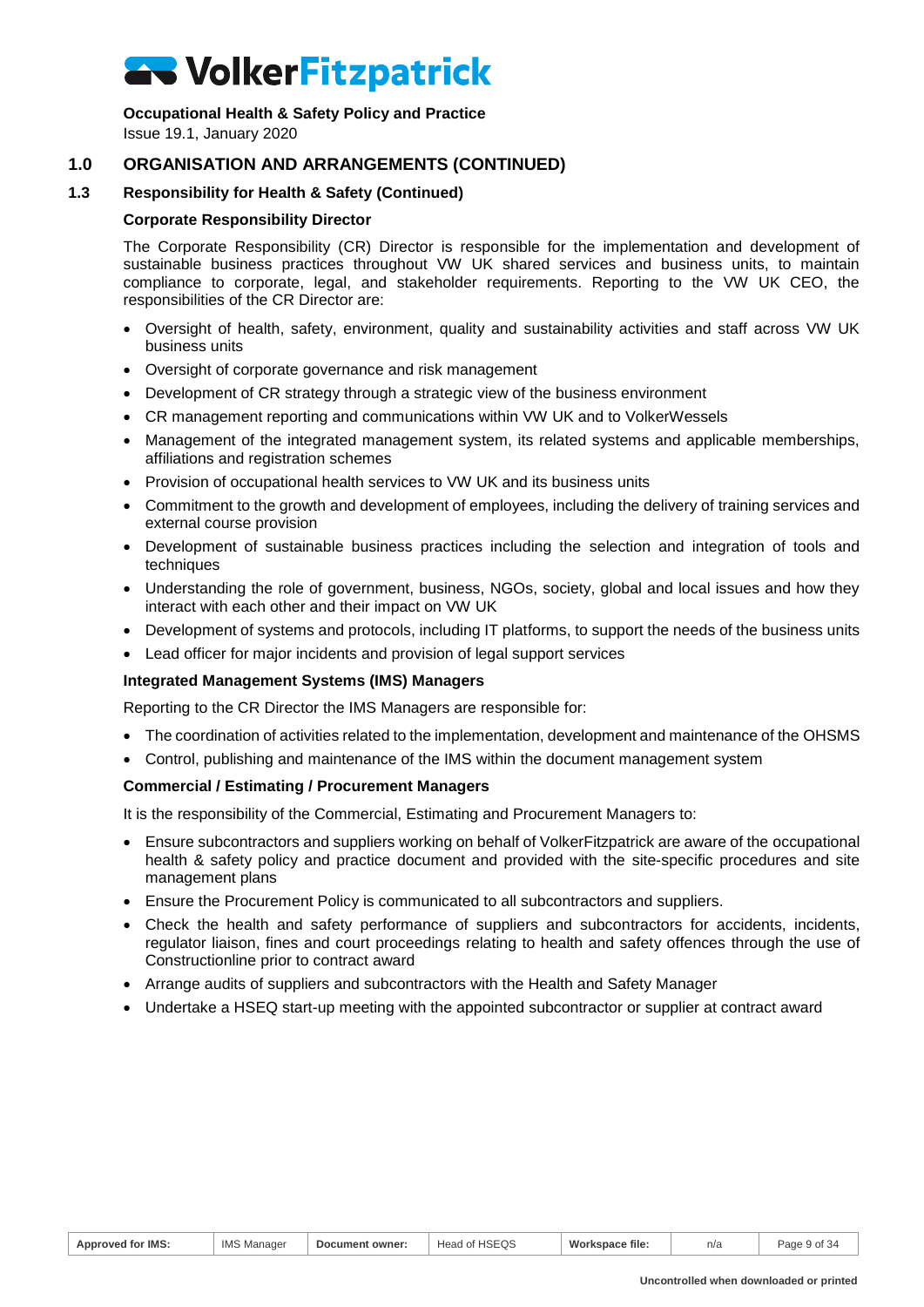**Occupational Health & Safety Policy and Practice**

Issue 19.1, January 2020

### **1.0 ORGANISATION AND ARRANGEMENTS (CONTINUED)**

#### **1.3 Responsibility for Health & Safety (Continued)**

#### **Contracts Management / Site Supervision**

It is the responsibility of Contract / Site Management to:

- Be familiar with and observe all relevant statutory provisions applicable to construction and related industries
- Implement the company's procedures for dealing with subcontractors and ensure proper cooperation and coordination takes place between the various parties who may share the workplace / site
- Provide an overall Health & Safety Plan for each project, making an adequate assessment of the risks involved, and ensuring that safe systems of work and method statements / work package plans are produced, followed and reviewed
- Ensure activity and / or substance-specific assessments under the Control of Substances Hazardous to Health (COSHH) Regulations are made and communicated to those at risk
- Ensure employees, self-employed, temporarily employed, trainees and non-employed persons have received adequate training and information about the activity they are required to undertake, particularly by ensuring induction is provided for those attending a location for the first time
- Ensure employees are aware of the company's policy for health & safety at work and that they have understood its requirements
- Liaise with others as applicable; support initiatives for health & safety representation
- Ensure proper protective equipment is provided, maintained and used
- Report all accidents and incidents to the appointed Health & Safety Manager, carry out investigations, make recommendations to prevent reoccurrence and ensure this information is effectively communicated
- Arrange four weekly health & safety meetings with the appointed Health & Safety Manager (HSE-04 *Four Weekly Health & Safety, Environmental and Quality Meeting)*
- Ensure that weekly safety inspections are carried out, including maintenance of appropriate inspection records (HSE-07 *Site Safety and Environmental Inspection Record* / HSE-07R *Health, Safety & Environmental Inspection Report)*
- Ensure proper arrangements are made for the safe evacuation of workplaces and that they are under the control of trained and competent people
- Implement the advice given by the company's appointed Health & Safety Managers
- Attend health & safety training arranged by the company
- Ensure all supervisors (directly employed and subcontractor) are interviewed prior to commencing work to assess their competence and suitability (H47 *Supervisor One to One Interview and Development)*
- Provide effective front line supervision on site and ensure operatives are instructed in the detail of safe systems of work as it applies to particular construction operations.

#### **Site Foremen / Gangers**

It is the responsibility of Foremen and Gangers to:

- Ensure operatives are suitable, competent, trained and authorised to carry out the work, particularly where mechanical plant and equipment is involved
- Provide effective front line supervision on site and ensure that operatives are instructed in the detail of safe systems of work as it applies to particular construction operations
- Encourage the workforce to work in a safe and tidy manner, in accordance with our minimum standards or identified by risk assessment paying particular attention to the wearing of personal protective equipment (PPE) and where necessary, disciplining offenders
- Be familiar with and observe all relevant statutory provisions applicable on site and take immediate action in respect of advice given by the company's appointed Health & Safety Managers
- Cooperate and liaise where appropriate with other contractors' site supervision

| <b>Approved for IMS:</b> | <b>IMS Manager</b> | Document owner: | Head of HSEQS | Workspace file: | n/a | Page 10 of 34 |
|--------------------------|--------------------|-----------------|---------------|-----------------|-----|---------------|
|--------------------------|--------------------|-----------------|---------------|-----------------|-----|---------------|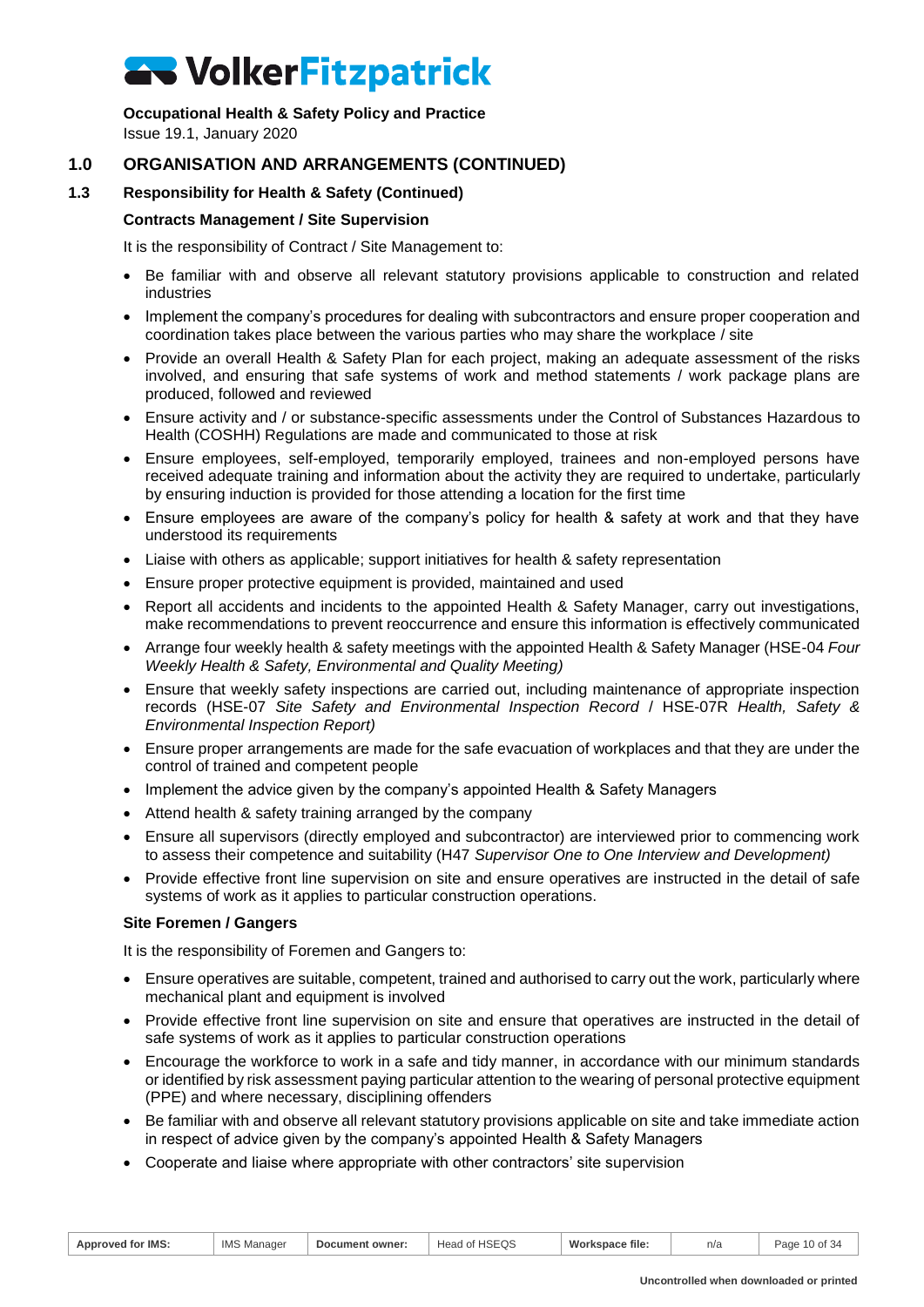### **Occupational Health & Safety Policy and Practice**

Issue 19.1, January 2020

### **1.0 ORGANISATION AND ARRANGEMENTS (CONTINUED)**

#### **1.3 Responsibility for Health & Safety (Continued)**

#### **All employees, subcontractors and any other persons working on our behalf**

It is their responsibility to:

- Be familiar with the Occupational Health & Safety Policy and cooperate with management / supervision in its implementation
- Understand the parts of the Occupational Health & Safety Policy applicable to them and take reasonable care for the health and safety of themselves and others
- Follow the instructions given regarding safe working in general and safe methods of work for particular tasks
- Keep equipment in good order, use the correct equipment for the task, and report any defects in plant and equipment or any shortcoming in safe systems of work to their manager / supervisor
- Contribute to the safety culture, be aware of relevant site safety rules and abide by requirements
- Use and not abuse the protective equipment and measures provided in the interests of health and safety

| Head of HSEQS<br><b>IMS Manager</b><br>Approved for IMS:<br>Workspace file:<br>Page 11 of 34<br>Document owner:<br>n/a |
|------------------------------------------------------------------------------------------------------------------------|
|------------------------------------------------------------------------------------------------------------------------|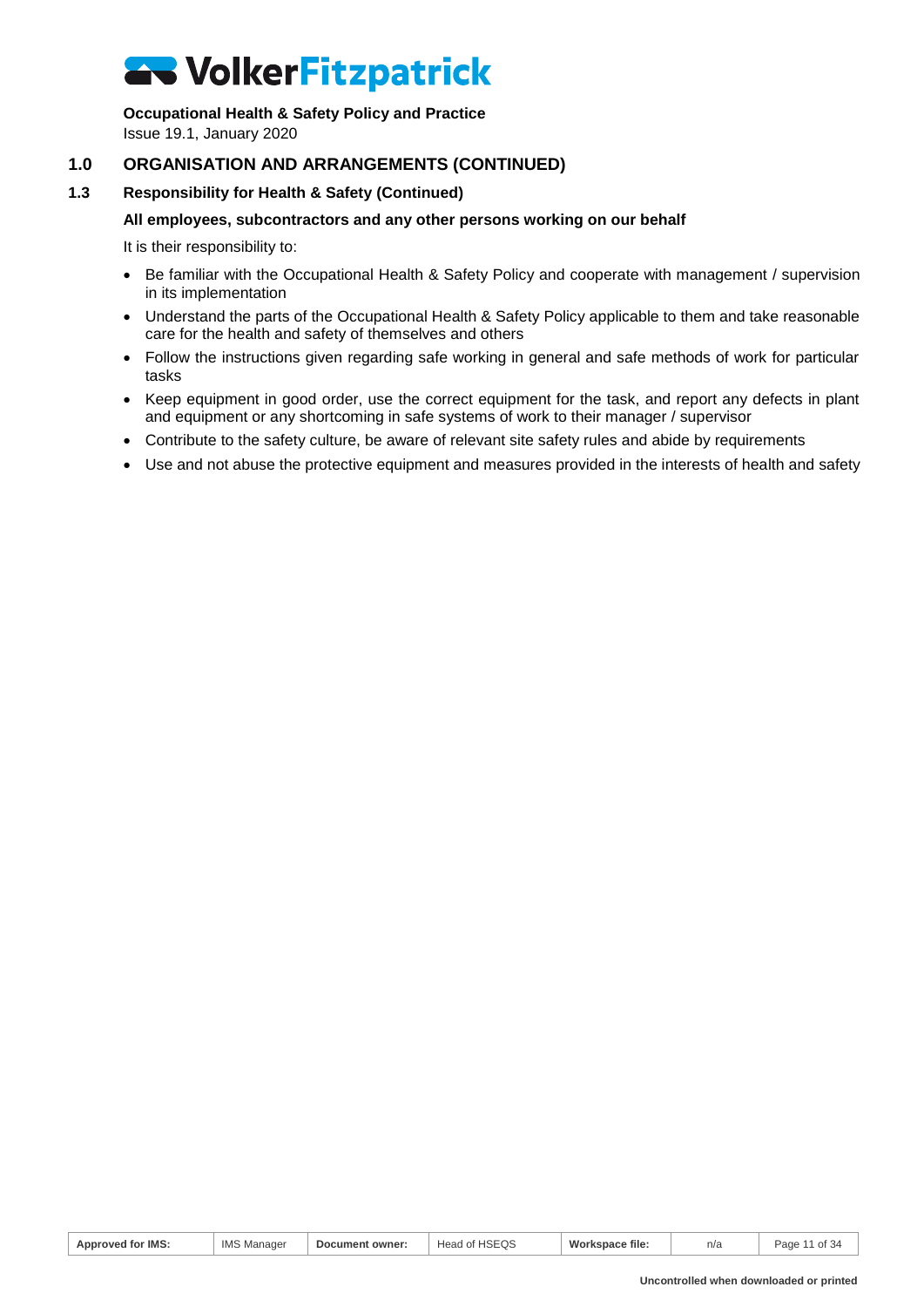### **Occupational Health & Safety Policy and Practice**

Issue 19.1, January 2020

### **1.0 ORGANISATION AND ARRANGEMENTS (CONTINUED)**

#### **1.4 Organisation and Structure**

<span id="page-11-0"></span>The company is managed by the board of directors, with the structure for occupational health & safety management as detailed below:



| <b>Approved for IMS:</b> | <b>IMS Manager</b> | Document owner: | Head of HSEQS | Workspace file: | n/a | Page 12 of 34 |
|--------------------------|--------------------|-----------------|---------------|-----------------|-----|---------------|
|--------------------------|--------------------|-----------------|---------------|-----------------|-----|---------------|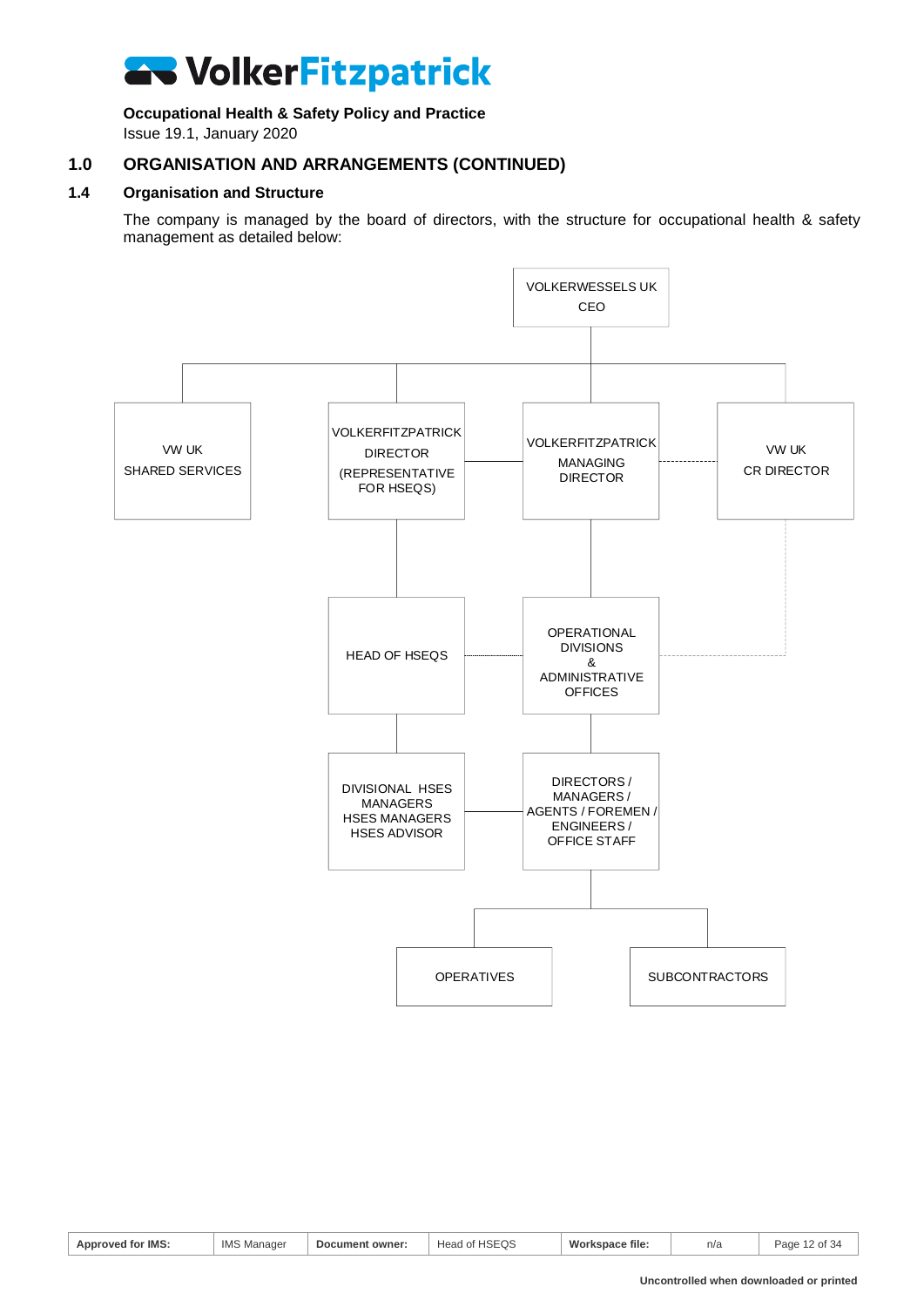#### **Occupational Health & Safety Policy and Practice**

Issue 19.1, January 2020

### **1.0 ORGANISATION AND ARRANGEMENTS (CONTINUED)**

#### **1.5 Interested Parties**

<span id="page-12-0"></span>BS ISO 45001:2018 requires the Interested Parties (including workers) of an organisation to be determined; Interested Parties include people or organisations that can affect, be affected by, or perceive themselves to be affected by a decision or activity of VolkerFitzpatrick / VolkerWessels UK. VolkerFitzpatrick understands the importance of meeting the requirements of its Interested Parties. Interested Parties (including their needs and expectations) that are affected by the VF OHSMS include:

| <b>Interested Parties</b> |           | <b>Needs and Expectations</b>                                                                                                               |
|---------------------------|-----------|---------------------------------------------------------------------------------------------------------------------------------------------|
| Workers / VW UK Employees | $\bullet$ | Quality of work / life, Job Security, challenge,<br>personal and professional development,<br>career opportunities.                         |
| Shareholders (e.g. VW NL) | $\bullet$ | Sustainable growth and profitability.                                                                                                       |
| Sub-contractors           | $\bullet$ | Surety of work, paid on time, collaborative<br>working, respectable working environment,<br>desire to work with a responsible organisation. |
| Clients / Customer        | $\bullet$ | High level of service delivery, on time and on<br>budget, in line with client expectations.                                                 |
| <b>Suppliers</b>          | $\bullet$ | Information of what is required and when,<br>payment terms are met.                                                                         |
| Government agencies       | $\bullet$ | Compliance to applicable requirements                                                                                                       |
| Regulatory bodies         | $\bullet$ | Compliance to all regulatory and statutory<br>requirements                                                                                  |
| Local community           | $\bullet$ | Considerate construction company when<br>working within local communities.                                                                  |
| <b>General Public</b>     | $\bullet$ | Minimal disruption to their everyday lives,<br>enhancing the infrastructure and communities.                                                |

Q19 *Determining the Context of our Organisation* further explains our Interested Parties.

| <b>Approved for IMS:</b> | <b>IMS Manager</b> | Document owner: | Head of HSEQS | Workspace file: | n/a | Page 13 of 34 |
|--------------------------|--------------------|-----------------|---------------|-----------------|-----|---------------|
|                          |                    |                 |               |                 |     |               |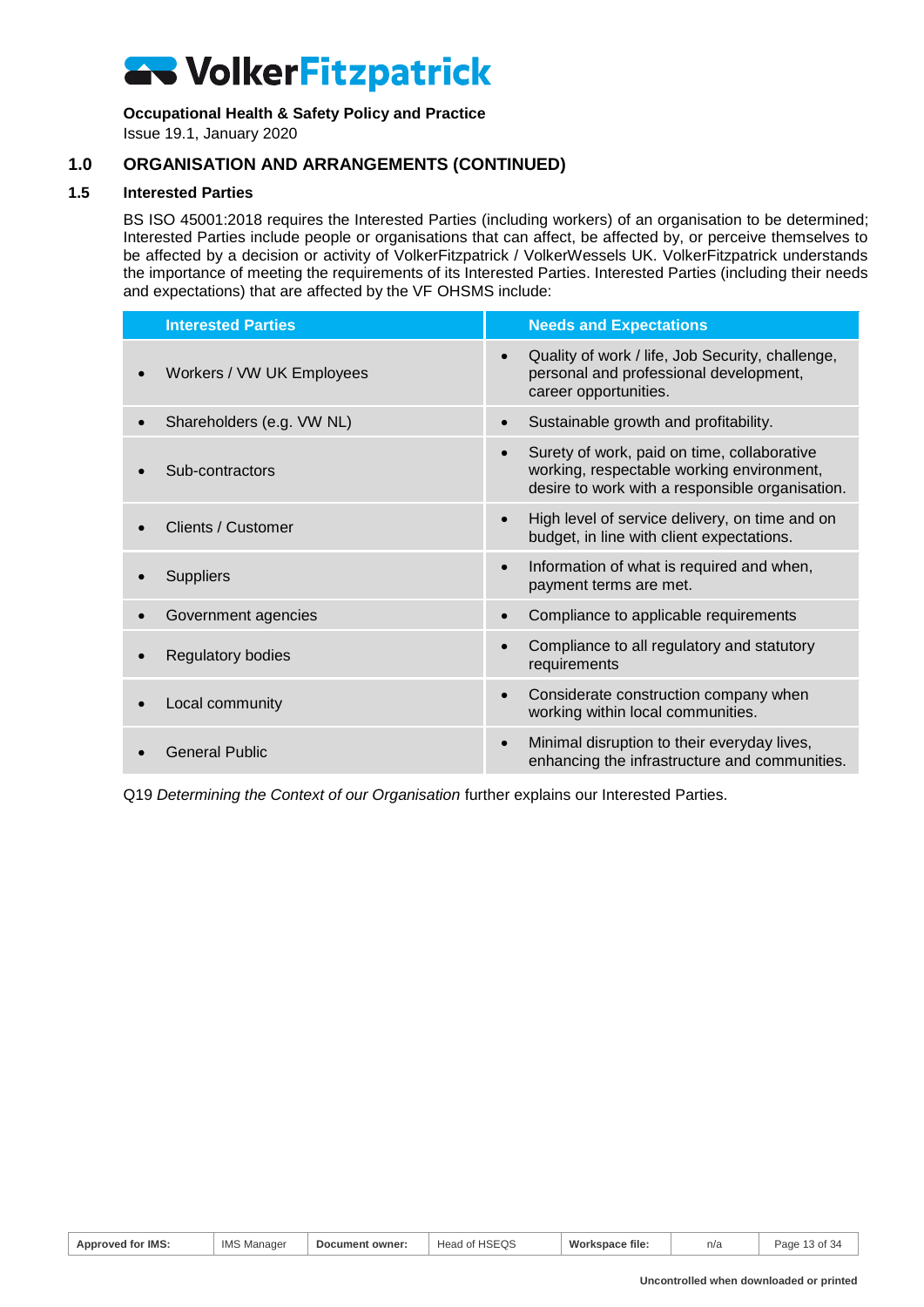#### **Occupational Health & Safety Policy and Practice**

Issue 19.1, January 2020

### **1.0 ORGANISATION AND ARRANGEMENTS (CONTINUED)**

#### **1.6 Structure of Occupational Health & Safety Management System**

<span id="page-13-0"></span>The company has an occupational health & safety management system (OHSMS) to support the implementation of the policy and is stored on our document management system which provides access to

- Policies and procedures
- Site documentation
- Health and Safety forms
- Alerts and bulletins
- Health and safety objectives and targets
- RIDDOR performance
- Best practice guidance
- Links to external web-based health and safety information
- Lost Time Injury Frequency performance

#### **The system is shown in outline below:**



| <b>Approved for IMS:</b> | <b>IMS Manager</b> | Document owner: | Head of HSEQS | Workspace file: | n/a | Page 14 of 34 |
|--------------------------|--------------------|-----------------|---------------|-----------------|-----|---------------|
|                          |                    |                 |               |                 |     |               |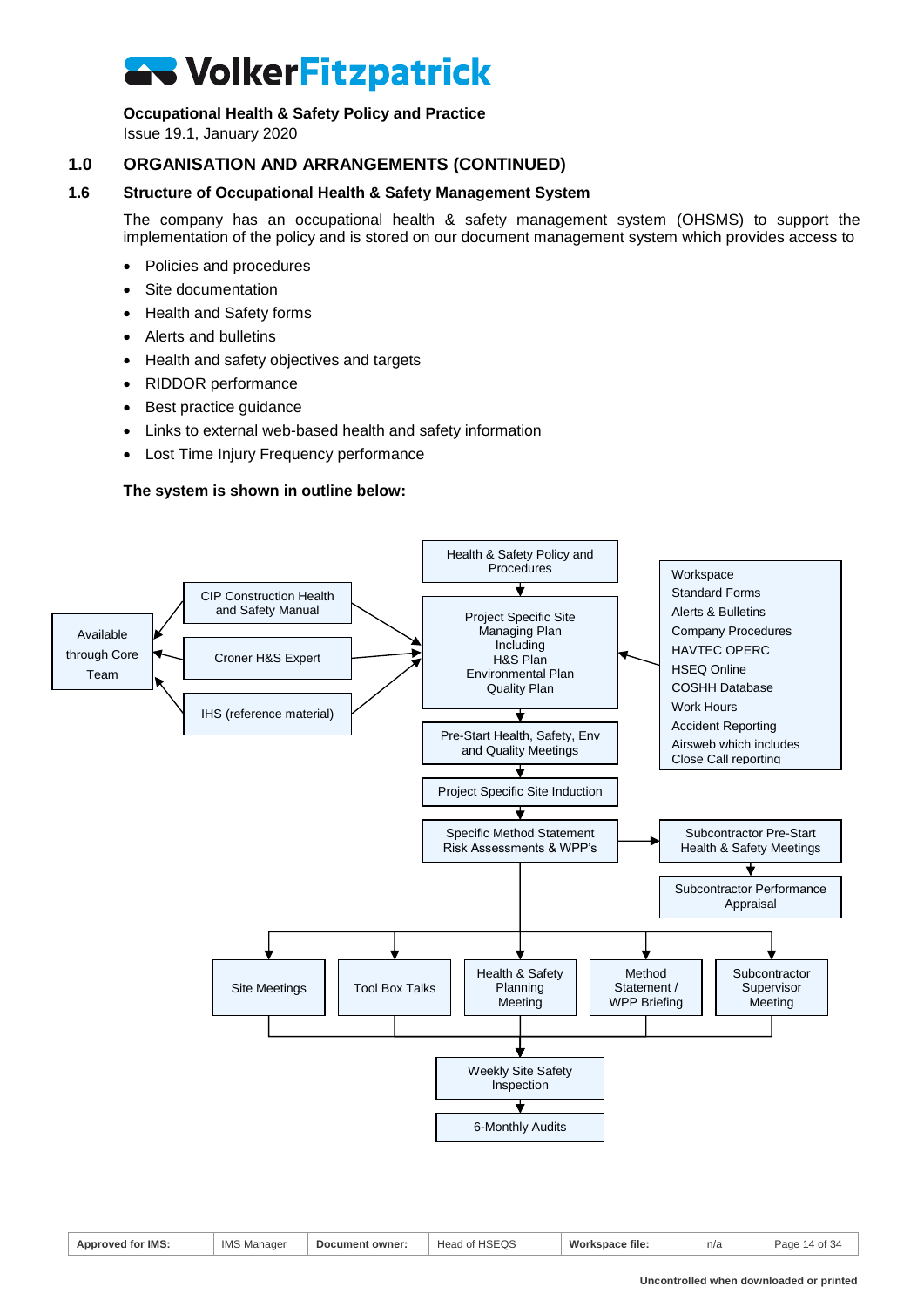#### **Occupational Health & Safety Policy and Practice**

Issue 19.1, January 2020

#### **1.0 Organisation and Arrangements (Continued)**

#### **1.7 Monitoring and Review**

<span id="page-14-0"></span>The Occupational Health & Safety Policy will be monitored and reviewed by:

- Internal and third-party inspection, audit and monitoring of our activities
- Safety performance monitoring (hazards, near misses, accidents and incidents)
- Comparison with current, new and proposed legal requirements or best practice
- <span id="page-14-1"></span>• Meetings carried out with directors, senior managers and occupational health & safety management

#### **1.8 Competency**

We take care that the Directors and Departmental Managers allocate responsibilities to those who have the appropriate competence (skills, knowledge and experience) for their role.

The VolkerFitzpatrick Mission Statement is - "Working together to Experience Excellence for our clients and our people." Delivery against the mission statement is supported by key business drivers, the Five 'C's, setting out the parameters within which all staff are expected to operate as a business:

- Challenge yourself and others
- Communicate with the team
- Certainty of programme
- Cost awareness
- Campaign against rework

All staff have, and will continue to attend Experience Excellence and 5 'Cs' training and briefing updates.

Staff needs assessment of competency is undertaken against a skills matrix. Further, VolkerFitzpatrick is committed to offering training opportunities for all employees, and training needs are identified at annual Development Performance Reviews (DPR). Training can be undertaken either through a formal or informal approach, after which it is evaluated and recorded by the relevant team who also retain copies of certificates and cards that have been gained.

Functional roles are outlined in job descriptions where identified as appropriate for the role concerned.

Appropriate training will be identified and provided to all levels of VolkerFitzpatrick managerial and operational employees. Training may comprise safety induction, toolbox talks, method statement briefings, in-house training courses and specialist external training courses.

Training requirements are assessed both at commencement for new employees, and on an on-going basis for existing employees. The capabilities and expertise of our management / supervisory employees is assessed at occupational health & safety management meetings and Development Performance Reviews (DPR). Operational employees' training is assessed at site induction by supervisors on site, during working operations and during tool box talks, when two-way discussion is encouraged.

All site personnel will receive a formal, signed off, induction talk given by a member of the site management team which will include both general and site-specific requirements.

Evaluation forms are required to be completed by each person attending training courses, which help assess the effectiveness of training courses and to identify further training needs.

Training records are maintained by the training department. Plant and equipment operators are required to provide evidence of training and competency e.g. CPCS card.

The company is committed to a fully qualified and certificated workforce and supports the Construction Skills Certificate Scheme (CSCS) and other industry approved registration schemes. It is our aim to have 100% of the workforce holding CSCS cards or an approved equivalent.

| <b>Approved for IMS:</b> | <b>IMS Manager</b> | Document owner: | Head of HSEQS | Workspace file: | n/a | Page<br>$\sim$ $+$ $\sim$<br>. ג וט פ |
|--------------------------|--------------------|-----------------|---------------|-----------------|-----|---------------------------------------|
|--------------------------|--------------------|-----------------|---------------|-----------------|-----|---------------------------------------|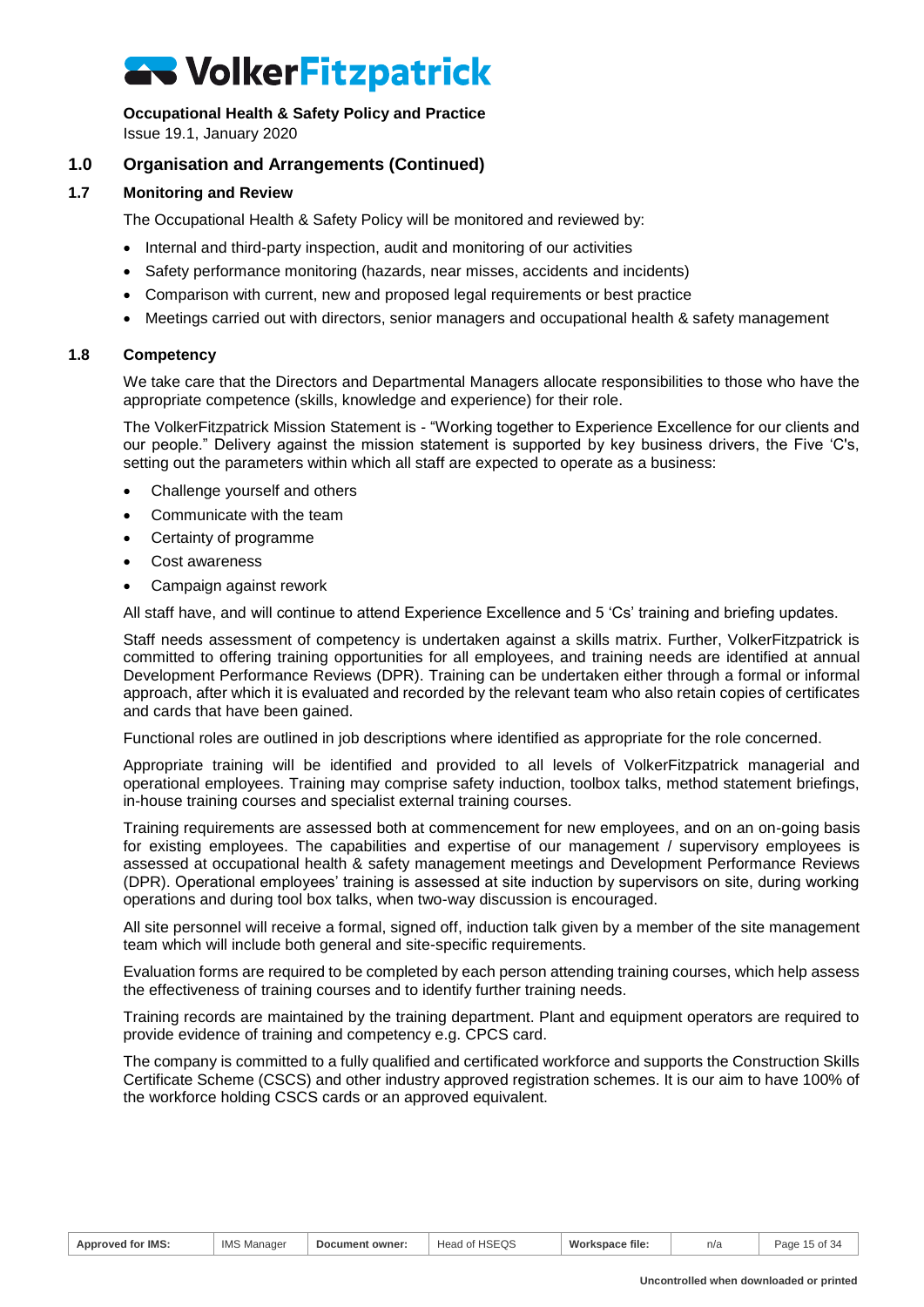#### **Occupational Health & Safety Policy and Practice**

Issue 19.1, January 2020

### **1.0 Organisation and Arrangements (Continued)**

#### **1.9 Classification of Workforce**

<span id="page-15-0"></span>VolkerFitzpatrick's aim is to ensure the health, safety and wellbeing of its employees whilst at work and to provide a consistent and timely set of processes, to ensure that any health issues are identified and addressed. In doing so it is recognised that not all employees are exposed to the same level of risk. Accordingly, workers can be considered in the following three categories in terms of personal or workplace safety issues:

- 1. Office and admin posts
- 2. Site management / general duty construction
- 3. Safety critical

An in-house occupational health service is available from the company Occupational Health Nurse and the level of service provided will be based on a health questionnaire and assessment of risk for each group.

| <b>Approved for IMS:</b> | <b>IMS Manager</b> | Document owner: | Head of HSEQS | Workspace file: | n/a | Page 16 of 34 |
|--------------------------|--------------------|-----------------|---------------|-----------------|-----|---------------|
|--------------------------|--------------------|-----------------|---------------|-----------------|-----|---------------|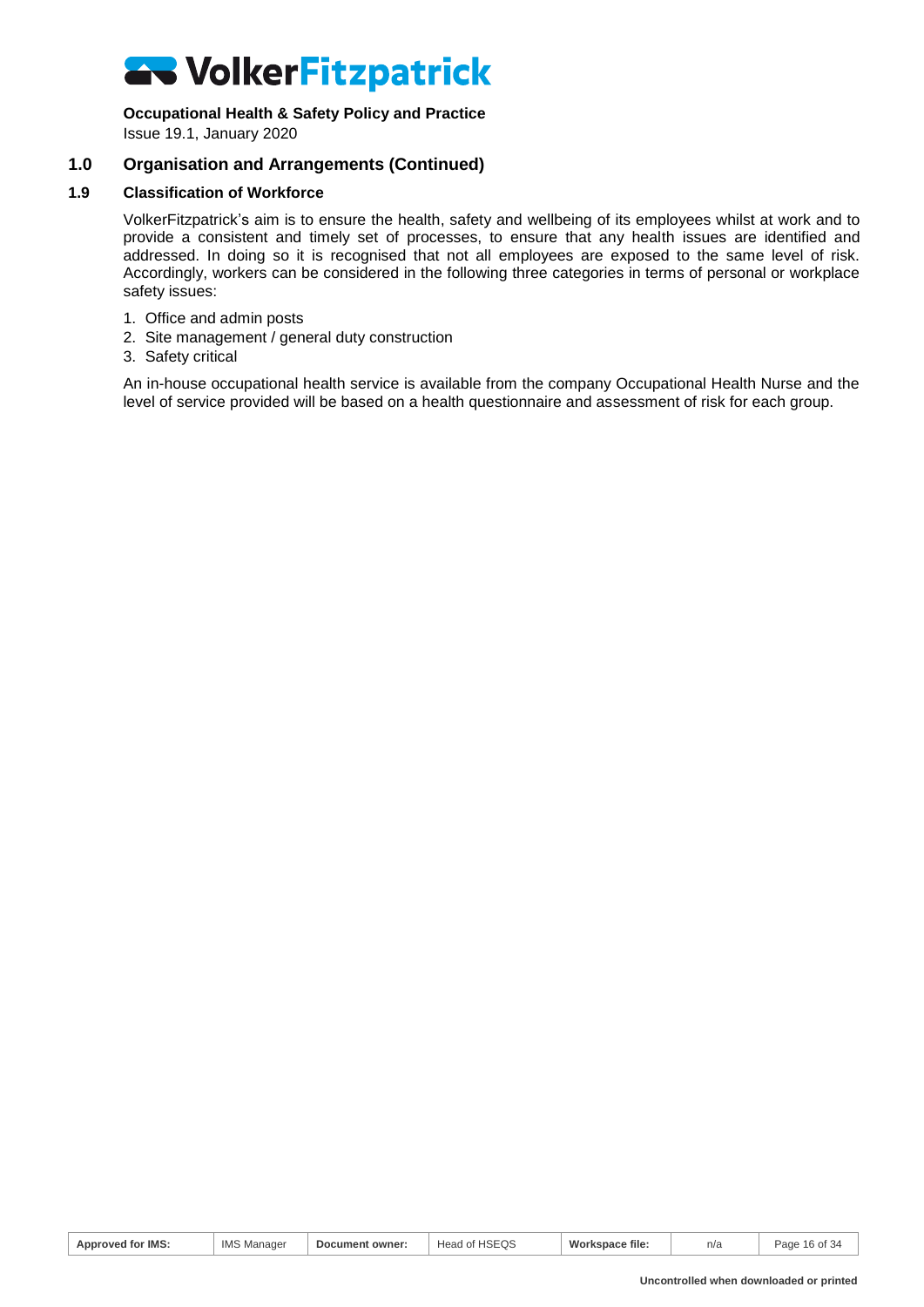#### **Occupational Health & Safety Policy and Practice**

<span id="page-16-0"></span>Issue 19.1, January 2020

#### **2.0 RISKS & OPPORTUNITIES AND OCCUPATIONAL HEALTH & SAFETY PLANNING**

#### **2.1 Introduction**

<span id="page-16-1"></span>One of the fundamentals of occupational health & safety planning is to determine the risks and opportunities to be addressed towards:

- 1. Giving assurance that the OHSMS can achieve its intended outcomes
- 2. Prevent, reduce, or otherwise mitigate undesired effects
- 3. Achieve continual performance improvement

The determination of risks and opportunities must include the identification of hazards, the assessment of risk and opportunities, and the meeting of legal and contractual requirements.

Hazard means a source, or a situation with a potential for harm in terms of human injury or ill health, damage to property, damage to the environment, or a combination of these.

Hazard identification is the identification of undesired events that lead to the materialisation of the hazard and the mechanism by which those desired events could occur. This includes long-term hazards to health (e.g. high levels of noise or exposure to harmful substances)

In its most simple terms, risk is a concept involving the possibility of an adverse outcome, and the level of certainty / uncertainty over the occurrence, the timing, or the magnitude of an adverse outcome. If either of these is absent, then there is no risk.

Risk assessment is a systematic process for describing and quantifying the risks associated with hazardous actions, or events, substances, or processes,

Hazard identification and risk assessment is the responsibility of the relevant manager for sites, offices and operational locations with the assistance of the Health & Safety Manager.

The principles of prevention to be applied are as follows:

- Avoiding risks
- Evaluating the risks which cannot be avoided
- Combating the risks at source
- Adapting the work to the individual, especially with regards to the design of workplaces, the choice of work equipment and the choice of working and production methods, with a view, in particular, to alleviating monotonous work and work at a predetermined work-rate, and to reducing their effect on health
- Adapting to technological progress and innovation
- Replacing the dangerous by the non-dangerous or the less dangerous
- Developing a coherent overall prevention policy which covers technology, organisation of work, working conditions, social relationships and the influence of factors relating to the working environment
- Giving collective protective measures priority over individual protective measures
- Giving appropriate instructions to employees

All risk assessments shall be reviewed by the relevant manager if there is a reason to suspect it is no longer valid or there has been a significant change in the matters to which it relates. Office risk assessments shall be carried out and reviewed as necessary.

|  | Approved for IMS: | <b>IMS Manager</b> | Document owner: | $T^{\circ}$<br>া of HSEQ১<br>Head | Workspace file: | n/a | Page<br>of 34 |
|--|-------------------|--------------------|-----------------|-----------------------------------|-----------------|-----|---------------|
|--|-------------------|--------------------|-----------------|-----------------------------------|-----------------|-----|---------------|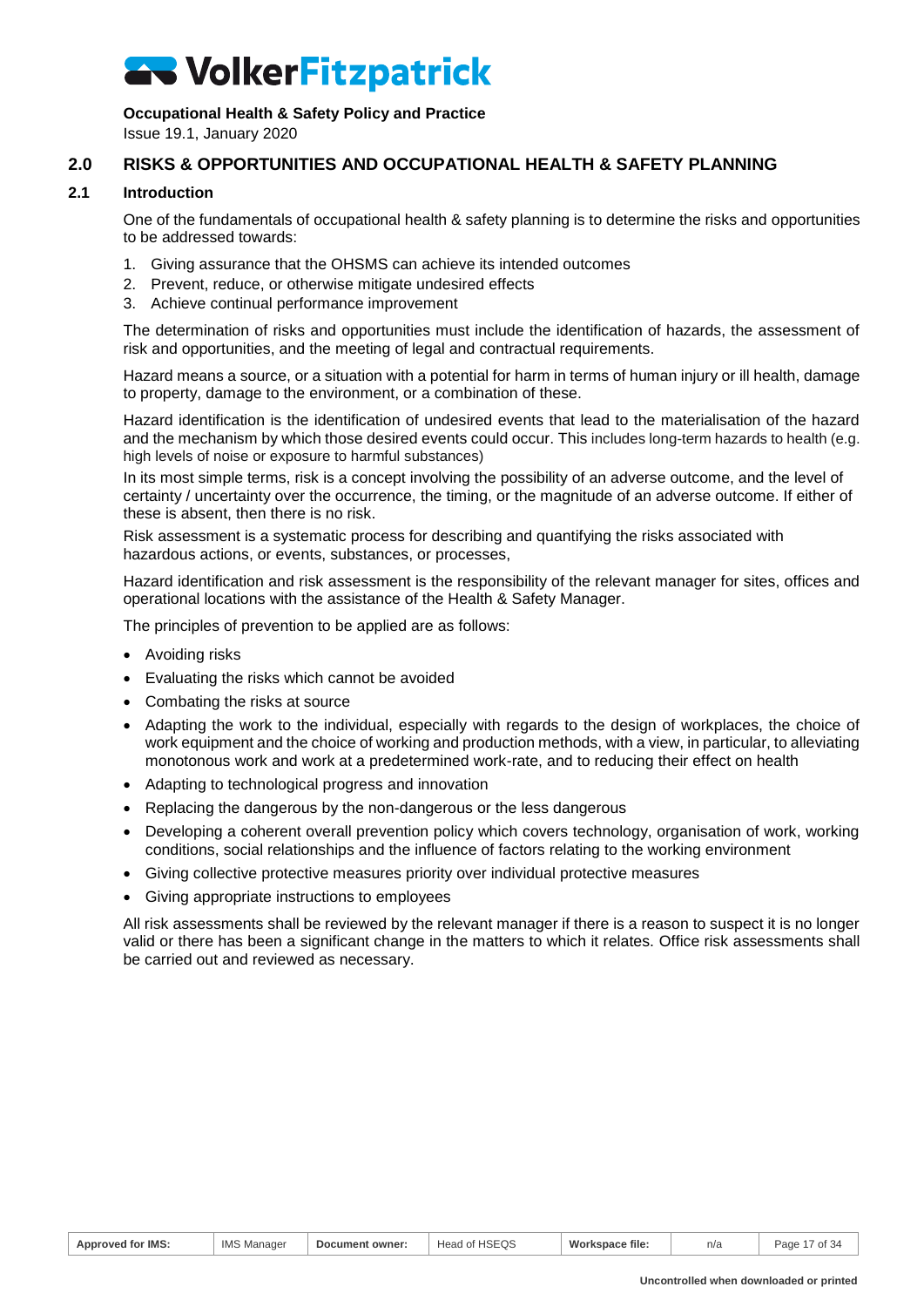**Occupational Health & Safety Policy and Practice** Issue 19.1, January 2020

#### **2.0 RISKS & OPPORTUNITIES AND OCCUPATIONAL AND HEALTH & SAFETY PLANNING (CONTINUED)**

#### **2.2 The Company Approach**

<span id="page-17-0"></span>VolkerFitzpatrick has produced a company standard risk assessment chart to assist in highlighting hazards and significant risks associated with construction, along with references to existing health & safety guidance. This chart and its contents do not constitute risk assessments. Its aim is to aid the identification of risks requiring detailed assessment.

The company standard risk assessment chart is completed and reviewed at a health and safety planning meeting (HSE-01 *Health and Safety Planning Meeting Agenda* / HSE-01R *Health & Safety Planning Meeting Agenda - Rail Division)* which is arranged prior to the commencement of site activities. The arrangements to safely execute the works are examined and planned. Within this process significant attention is paid to hazards and risks associated with the works. Where a significant risk has been identified in the meeting, a specific assessment shall be produced. Preventive and protective measures must be established, recorded and communicated to all relevant employees, and their ongoing effectiveness monitored and reviewed.

Method statements\* shall be produced for all activities where significant risk has been identified. They shall contain details of safe methods of work and be used to communicate them to those persons involved in the work. This will be achieved through method statement briefing prior to the commencement of the works. Method statements\* and risk assessments shall be authorised by VolkerFitzpatrick management, before work commences.

Residual risk following the implementation of control measures to reduce risk to as low as reasonably practicable (ALARP) shall be reviewed as the works are executed or if change(s) are identified.

*\*note, other systems are applied such as Work Package Plans and Task Briefing Sheets for Network Rail*

Regulations requiring risk assessment are considered and reviewed at the health & safety planning meeting and throughout the contract period and include, but are not limited to:

- Manual Handling
- Personal Protective Equipment
- Display Screen Equipment
- Noise at Work
- Fatigue Management
- COSHH
- Asbestos
- Lead
- Hand Arm Vibration
- Whole Body Vibration
- Work at height
- <span id="page-17-1"></span>• Fire

#### **2.3 The Health & Safety Planning Meeting**

Prior to construction commencing, a health and safety planning meeting shall be held to discuss formulation of a Health & Safety Plan as part of an integrated Site Management Plan or for the Rail & Infrastructure division, a Construction Phase Plan, and its subsequent implementation. This meeting will be attended by the Contracts / Project Manager, Agent, appointed Health & Safety Manager and others as appropriate.

The agenda requires the company risk assessment to be reviewed to reflect the actual construction activities involved. The boxes shall be categorised (H) high, (M) medium, or (L) low to indicate the nature of activities, hazards, and risk anticipated. Further activities and hazards shall be added if necessary.

The hazards and risks identified in the pre-construction information shall be assessed and developed where the Construction (Design and Management) Regulations 2015 apply.

| <b>IMS Manager</b><br><b>Approved for IMS:</b><br>Head of HSEQS<br>Workspace file:<br>Page 18 of 34<br>Document owner:<br>n/a |
|-------------------------------------------------------------------------------------------------------------------------------|
|-------------------------------------------------------------------------------------------------------------------------------|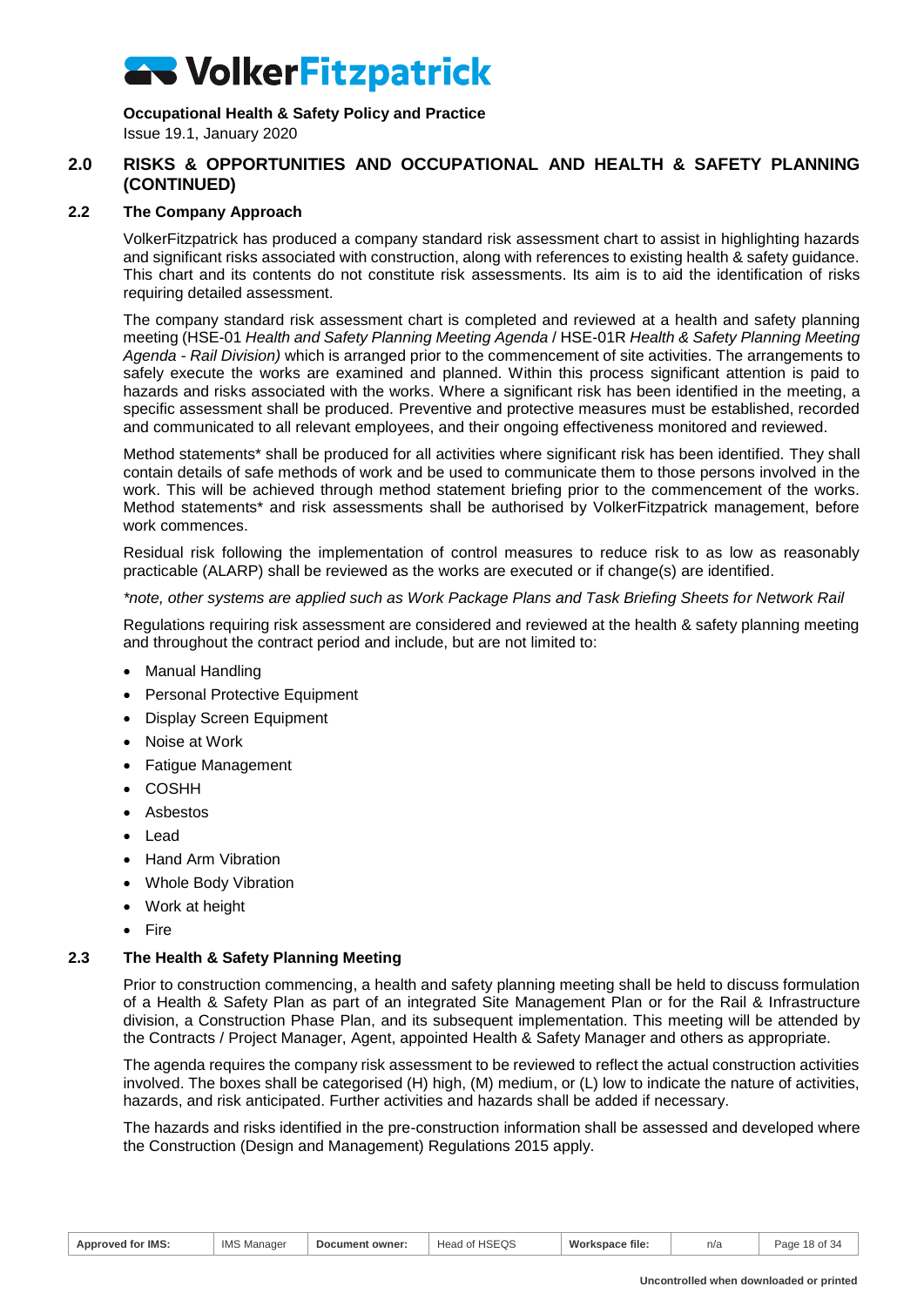**Occupational Health & Safety Policy and Practice**

### Issue 19.1, January 2020

#### **2.0 RISKS & OPPORTUNITIES AND OCCUPATIONAL AND HEALTH & SAFETY PLANNING (CONTINUED)**

#### **2.3 The Health & Safety Planning Meeting (Continued)**

Activities which are likely to produce significant risks requiring specific risk assessments and those areas of construction operations which are likely to require detailed method statements, shall be identified and recorded for action at the meeting.

A Health & Safety Plan shall be produced, to further develop the pre-construction information and the items identified at the safety planning meeting. This will include details of consultation arrangements with employees and workers.

Specific assessments shall also be considered at this meeting to address COSHH, noise, PPE, manual handling etc. and shall be included in the respective method statement or compiled and maintained separately.

<span id="page-18-0"></span>On a four weekly basis site safety meetings will be held to plan, monitor, review and update the health & safety systems on site.

#### **2.4 Management of Subcontractors & Outsourcing**

#### 2.4.1 Subcontractors

All tender enquiries to subcontractors indicate VolkerFitzpatrick' occupational health and safety requirements. Prior to appointment it shall be emphasised to the relevant representative or manager of the subcontractor that VolkerFitzpatrick expects full cooperation from them in achieving the required health & safety performance standards.

As part of the process of selecting subcontractors, their health and safety performance will be reviewed to confirm an acceptable occupational health & safety management system is in place. Audits, accident and performance records and the taking of references will be implemented as appropriate in accordance with company procedures to ensure competent contractors are employed and sufficiently resourced.

Prior to commencing work, subcontractors will attend a subcontract pre-start health & safety meeting to plan and develop safe systems of work for the identified scope of works.

At regular intervals the contract / project manager will convene meetings with the site representatives of all subcontractors to discuss occupational health & safety performance. These meetings will provide an opportunity for subcontractors to make an input into the safe management of the site.

All subcontractors must notify VolkerFitzpatrick and gain approval of their intention to subcontract any elements of their work and employment conditions.

VolkerFitzpatrick will conduct a one to one interview with all proposed subcontractor supervisors to ensure they are competent and share our commitment and values towards health, safety, environment and quality.

#### 2.4.2 Outsourcing

External organisations are fully responsible for their own management processes and procedures. However, where they are providing a function, service, or site activity under VolkerFitzpatrick management they will fall within the scope of our occupational health & safety management system. Therefore, all service or product suppliers (including those undertaking pre-fabrication or assembly) are required to comply with all appropriate legal and contractual requirements with regard to VolkerFitzpatrick' occupational health and safety performance standards. This is described within the formally agreed procurement terms.

#### <span id="page-18-1"></span>**2.5 Documented Information**

2.5.1 Control of Documented Information

Documented information can be in any format and media and from any source. Documented information can refer to:

- The occupational health & safety management system itself, including related processes
- Information created in order for the organisation to operate (documentation)
- Evidence of results achieved (records)

To operate in a consistent manner, and to meet legal, corporate, client and other requirements we maintain an Integrated Management System (IMS) which includes all VW UK policies, procedures, forms, standards, and reference information.

| Approved for IMS: | <b>IMS Manager</b> | Document owner: | Head of HSEQS | Workspace file: | n/a | Page 19 of 34 |
|-------------------|--------------------|-----------------|---------------|-----------------|-----|---------------|
|-------------------|--------------------|-----------------|---------------|-----------------|-----|---------------|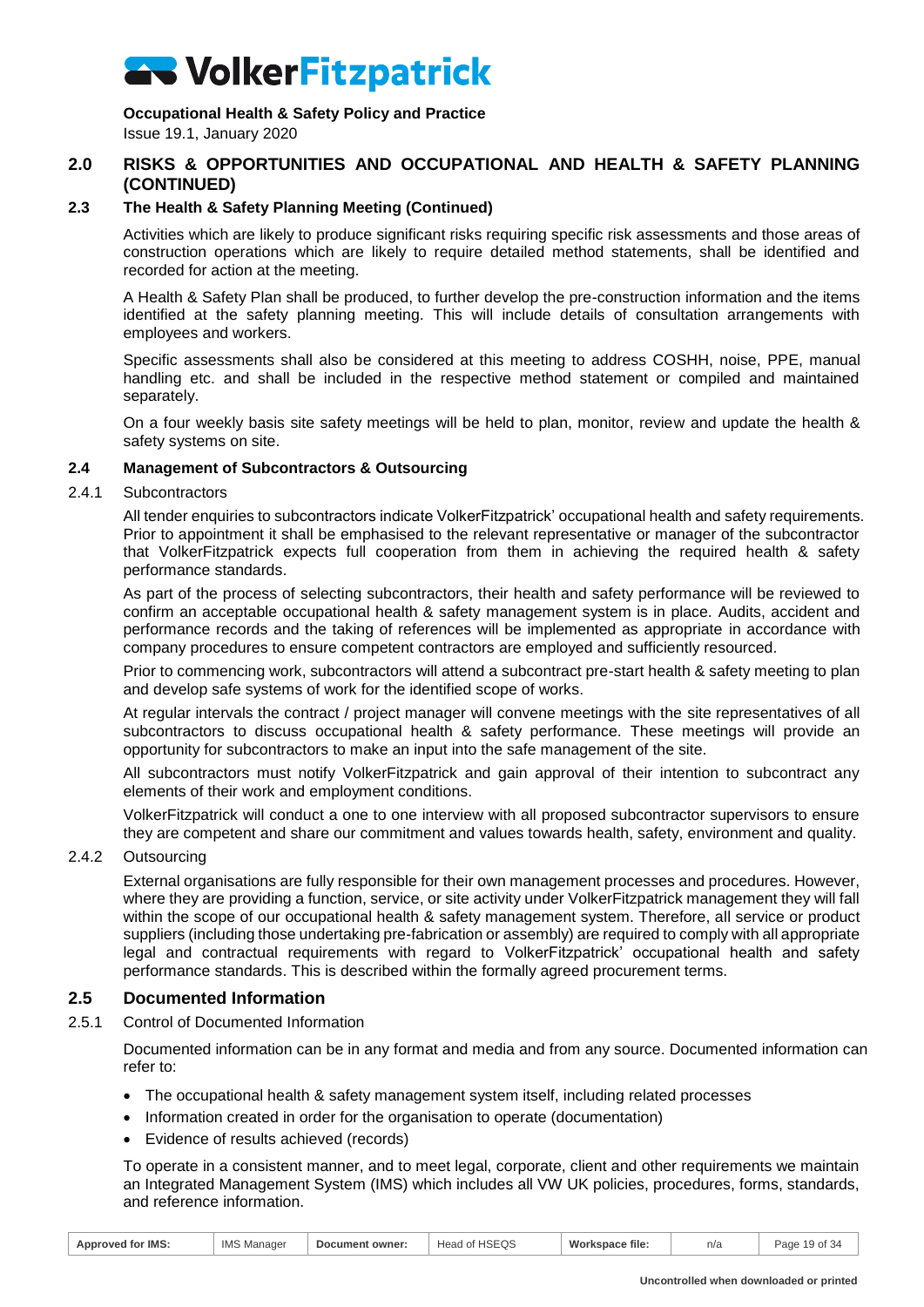**Occupational Health & Safety Policy and Practice**

Issue 19.1, January 2020

#### **2.0 RISKS & OPPORTUNITIES AND OCCUPATIONAL AND HEALTH & SAFETY PLANNING (CONTINUED)**

#### 2.5.1 Control of Documented Information (Continued)

Q01 *Control of Documented Information - Overview* describes the business approach towards control. Q01- 01 *Control of the Integrated Management System (IMS)* defines how we establish, create, format, reference, control, and make available the IMS documentation. This document also defines how we control the IMS screens and other storage areas within the document management system including the document library and the project folder structure.

#### 2.5.2 Control of Records

Q01-02 *Control of Records and Workspace on Projects* defines the controls for retaining documented information, including but not limited to construction information, specifications (including drawings) and records (completed forms, plans or emails). It includes guidance on project-based document storage and access to records through the document management system and permissions determined by folder security and individual employee access rights.

Q01-03 *Control of Records and Workspace in Offices and Departments* defines the controls for retaining documented information, including but not limited to shared services departments and regional business unit offices. It includes guidance on document storage and access to records through the document management system.

Q01-04 *Control of Archiving* defines the controls for archiving project and office records.

| Approved for IMS: | <b>IMS Manager</b><br>Document owner: | Head of HSEQS | Workspace file: | n/a | Page 20 of 34 |
|-------------------|---------------------------------------|---------------|-----------------|-----|---------------|
|-------------------|---------------------------------------|---------------|-----------------|-----|---------------|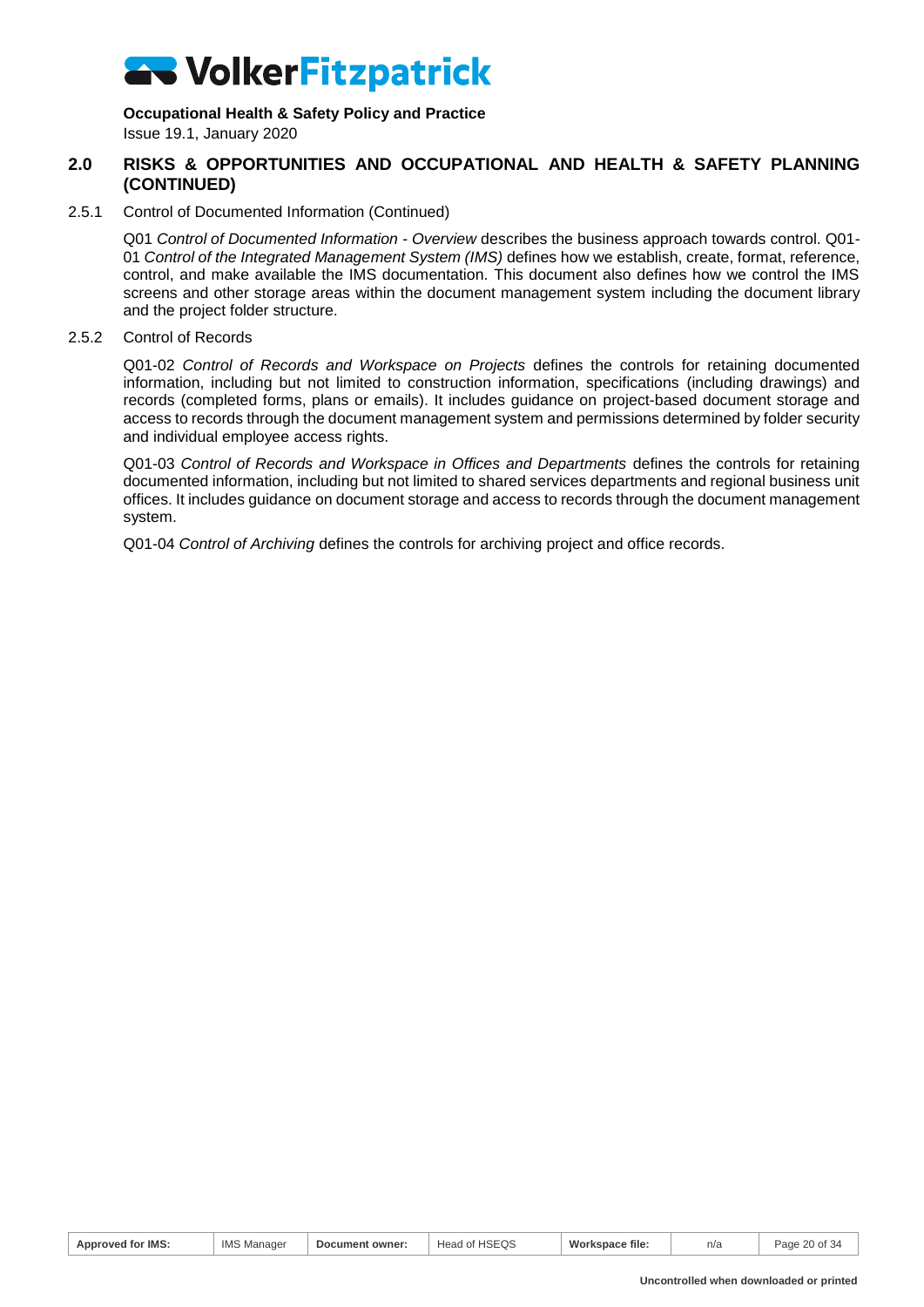#### **Occupational Health & Safety Policy and Practice**

<span id="page-20-0"></span>Issue 19.1, January 2020

### **3.0 COMPANY HEALTH & SAFETY PROCEDURES**

#### **3.1 Definition**

<span id="page-20-1"></span>This section defines the standards and rules, which complement VolkerFitzpatrick company procedures, CIP Construction Health & Safety Manual and Site Management Plans. It is the responsibility of all employees to observe these rules, to behave in a safe and reasonable manner, and to adhere to all instructions given by appointed management with regard to the respective location.

Failure to comply with the following rules will render employees liable to disciplinary action. It should also be borne in mind that a breach of health & safety legislation is a criminal offence and action taken by an enforcing officer may result in heavy penalties i.e. fines and / or imprisonment.

Occupational Health & Safety is the responsibility of everyone: directors, managers, site and office staff, fellow employees and yourself. All persons have a responsibility to contribute towards making their place of employment a safe place to work. Occupational Health & Safety measures are introduced to control risks to everyone at the location, including employees, subcontractors, visitors, members of the public and anyone else who could be harmed.

#### **3.2 Site Rules - Health & Safety**

<span id="page-20-2"></span>VolkerFitzpatrick's site rules comprise the following as a minimum, and are applicable to all contracts:

- All persons having any business on site must attend an induction and receive and understand a copy of the site rules
- All persons must report to the site office and sign in before entering the site and sign out on leaving the site
- All persons on site must wear a safety helmet, protective footwear, gloves, light eye protection and high visibility clothing at all times (the site offices and welfare facilities are excluded from this rule)
- Trainers will not be permitted at any time. Visitors shall be made aware regarding protective footwear, but may be exempt if agreed and accompanied by site management
- The correct task specific personal protective equipment must be worn at all times, e.g. gloves, goggles, masks, ear defenders, etc. and also in accordance with any local rules
- Unauthorised personnel must not alter scaffolding
- No one is to operate vehicles, plant or machinery, including fitting abrasive wheels and erecting or dismantling scaffolding unless they are appropriately trained or suitably qualified, e.g. CPCS or similar and authorised in writing by VolkerFitzpatrick, (H09-09 *Permit to Operate Plant).* This is a VolkerFitzpatrick zero tolerance issue and unauthorised persons operating plant will be removed from site
- Excavator operatives who are found to have incorrectly fitted a bucket onto the quick hitch system and not ensured that all associated safety devices are correctly fitted will be removed from site. This is a zero tolerance issue
- Keys must not be left in unattended plant or vehicles unless client specific requirements require keys maintained (i.e. Airports)
- Failure to wear a suitable harness and lanyard connected to a safe attachment point is a zero tolerance issue where and when appropriate
- The use of hand held mobile phones while operating plant / vehicles whilst on site is prohibited, except if parked up and the engine switched off
- Defective vehicles (including light commercial and HGV), plant or machinery must not be used at any time and the defect(s) should be brought to the attention of the site management immediately
- No person under the influence of drugs or alcohol will be permitted to remain on site
- Welfare facilities are to be kept clean and tidy at all times
- Smoking, drinking or eating is only permitted in designated areas
- Warning signs must be obeyed at all times
- All hazards, near misses, close calls, accidents and dangerous occurrences must be reported to the site office and entered on to Airsweb, and all injuries entered in the accident book
- Operatives using any equipment producing a naked flame or sparks must have within arm's reach a suitable fire extinguisher. The operative must also be in the possession of a Hot Works Permit
- A Permit to Work is required for any person entering a confined space
- A Permit to Break Ground is required every time before breaking the ground surface
- Only certificated and authorised personnel will be allowed to sling loads or direct cranes

| <b>Approved for IMS:</b> | <b>IMS Manager</b> | Document owner: | Head of HSEQS | Workspace file: | n/a | Page 21 of 34 |
|--------------------------|--------------------|-----------------|---------------|-----------------|-----|---------------|
|--------------------------|--------------------|-----------------|---------------|-----------------|-----|---------------|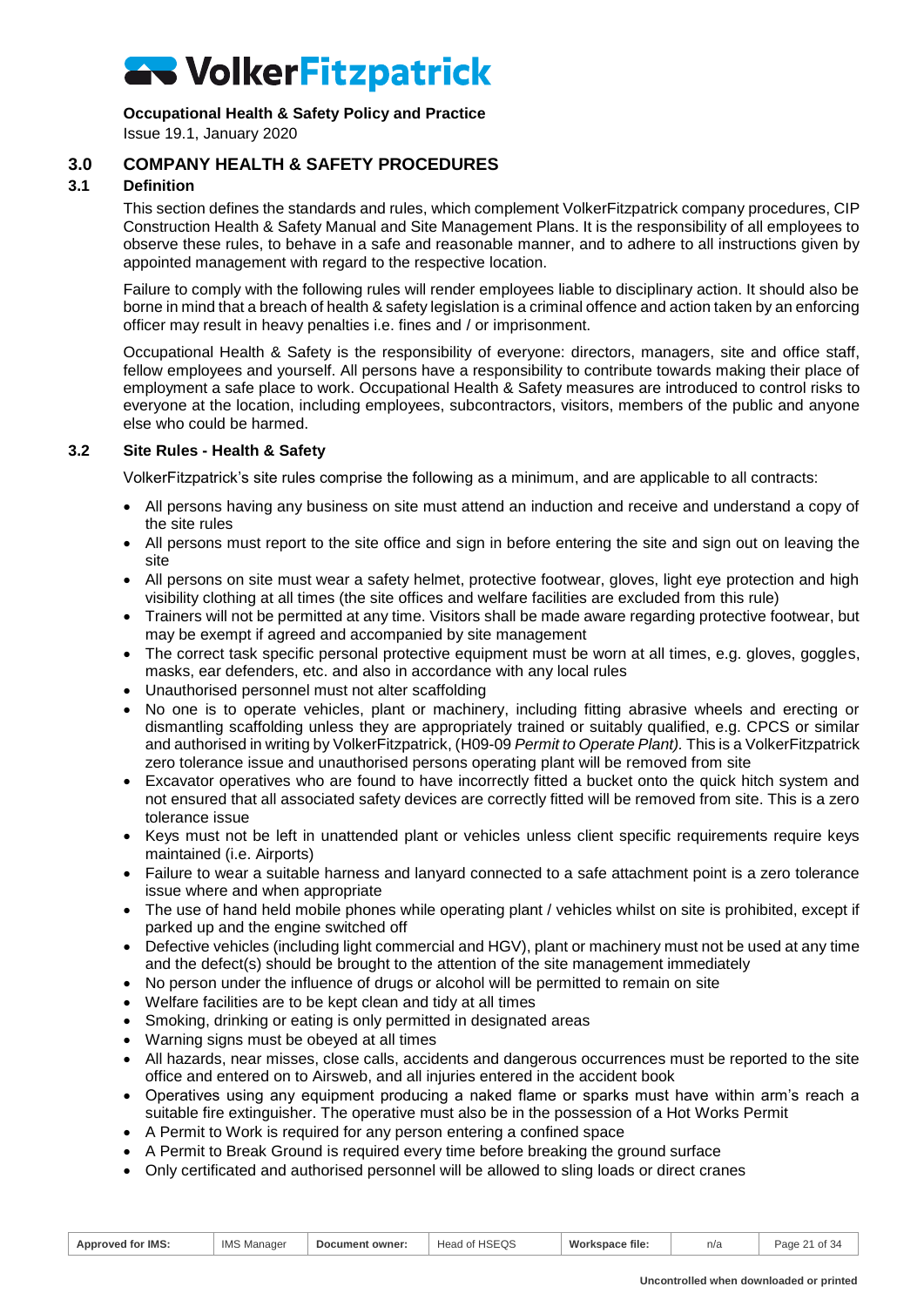#### **Occupational Health & Safety Policy and Practice**

Issue 19.1, January 2020

### **3.0 COMPANY HEALTH & SAFETY PROCEDURES (CONTINUED)**

#### **3.2 Site Rules - Health & Safety (Continued)**

- Drivers of all excavators and reversing vehicles must have good all round visibility or be supervised by a banksman
- It is incumbent upon all operatives to work in a safe manner and not to endanger themselves or other persons by their actions
- Portable electric tools and equipment shall only operate at 110 volt power or lower and wherever possible use RCD protection
- No radios on site unless as part of an approved site communication system
- All materials used on site which have a hazard symbol on the container / bag, must have a COSHH assessment sheet, which should form part of the Method Statement. We encourage the use of, where possible, materials that are non-hazardous and friendly to the environment
- All pedestrian and vehicle control signs must be complied with
- No persons are permitted to be underneath any unprotected overhead activities
- Permits to Work are required for specific high risk activities. Work must not commence until the relevant Permit to Work has been issued
- Horseplay will not be tolerated
- No small unmanned aircraft will be utilised unless the accountable manager for that project has approved the nomination and the data privacy impact assessment has been completed

#### **3.3 Accident and Incident Reporting**

<span id="page-21-0"></span>Medical treatment should be sought for injuries sustained at work, no matter how minor and an appropriate record must be made in the accident book.

All accidents and incidents, diseases, dangerous occurrences and damage to property belonging to VolkerFitzpatrick or others, shall be reported to site management and the appointed Health & Safety Manager as soon as it is practicable, so that they may be thoroughly investigated to prevent a reoccurrence.

All injuries, diseases or dangerous occurrences suspected of being covered by RIDDOR must be notified to the relevant enforcing authority and appointed Health & Safety Manager as soon as practicable.

A local (site team) investigation shall be held into all accidents and incidents, where a formal investigation is not required. Refer to HSE-31 *Accident & Incident Report* for guidance. (R30-02 *Accident & Incident Report*  form to be completed for accident / incidents VFR)

A formal investigation will be undertaken for all RIDDOR reportable injuries, serious injuries, fatalities, reportable diseases, reportable dangerous occurrences, significant near misses, or any other event warranting formal investigation due to its scale, nature or impact.

The Head of HSEQS in certain situations may request a formal investigation to be carried out for some accidents and incidents that would ordinarily be treated as local investigation. The Head of HSEQS expects to draw important lessons from a formal investigation.

Formal investigations will be completed by a representative of HSES and documented using H07-02 *Accident Incident Near Miss HSEQ Investigation Report.*

Records of accidents, direct employee plus subcontract and site personnel numbers, and total hours worked are to be prepared monthly for company safety performance measurement.

All personnel are encouraged to report hazards, near misses and close calls on our projects using Airsweb, this can be through mobile device data capture or by desktop data capture and / or form HSE-54-VF *Hazard Observation - Close Call - Near Miss Report.* Project teams will ensure these are reviewed, closed out, trends monitored for action and feedback is given to those raising them.

| <b>Approved for IMS:</b> | <b>IMS Manager</b> | Document owner: | Head of HSEQS | Workspace file: | n/a | Page 22 of 34 |
|--------------------------|--------------------|-----------------|---------------|-----------------|-----|---------------|
|                          |                    |                 |               |                 |     |               |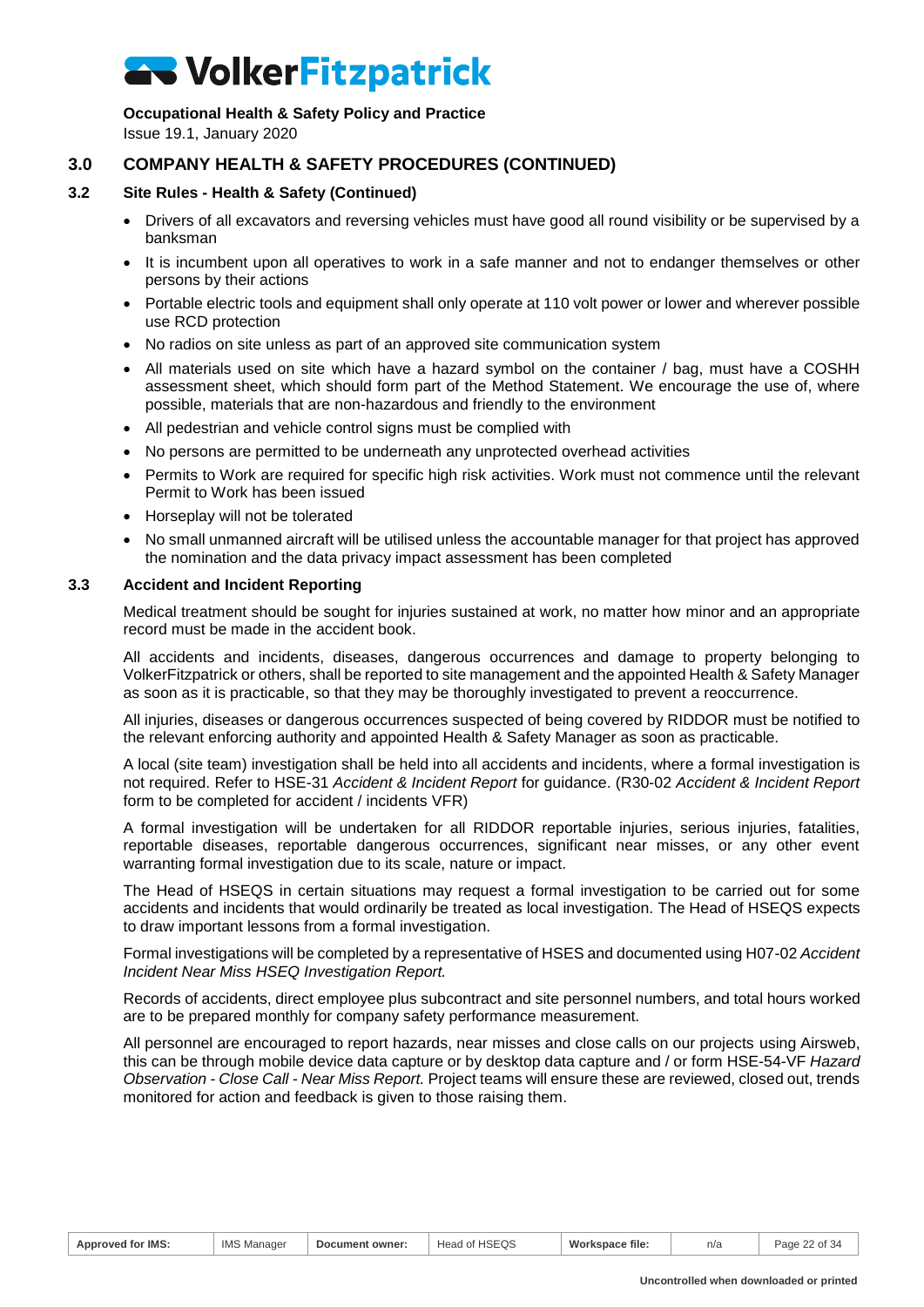#### **Occupational Health & Safety Policy and Practice**

Issue 19.1, January 2020

#### **3.0 COMPANY HEALTH & SAFETY PROCEDURES (CONTINUED)**

#### **3.4 Construction (Design and Management) Regulations**

<span id="page-22-0"></span>VolkerFitzpatrick recognises their responsibilities under the Construction Design and Management Regulations 2015 (CDM).

Whilst generally employed as a Principal Contractor and where appointed Principal Designer, VolkerFitzpatrick accepts and discharges its responsibilities in order to achieve standards of health and safety performance in excess of the statutory minimum. Please see Q17 *Principal Designer Role* for more information.

<span id="page-22-1"></span>Project specific arrangements are described in the *Site Management Plan* or the *Construction Phase Plan.*

#### **3.5 Consultation & Participation of Workers**

It is a fundamental company belief that the creation of a safe workforce is achieved through clear and effective communication at all levels within the organisation. Our PALS behavioural change programme maintains a culture where our employees and workers contribute to the safe systems of work through active and open participation.

VolkerFitzpatrick will ensure that the views of those under our employment and management shall be represented with regard to the implementation, performance evaluation and action for improvement of the OH&S Management System.

Consultation involves listening to employees' views and taking account of what they say before any decision is taken.

Employees / workers will be consulted on matters that affect their health and safety and in particular, with regard to:

- The introduction of any measures or new technologies
- Arrangements for appointing competent persons
- Relevant health and safety information
- Planning and organisation of any health and safety training

This will be either directly or through elected representatives.

Employees, workers or representatives may make representations to management on potential hazards and dangerous occurrences at the workplace, which affect, or could affect, themselves or others.

Consultation may be carried out during:

- Inductions
- Tool box talks
- Method statement / Work Package Plan / Task briefings
- Subcontractors' progress meetings
- Four weekly health and safety meetings
- <span id="page-22-2"></span>• Pre-arranged or ad-hoc meetings following any responses to information posted on notice boards

#### **3.6 Control of Substances Hazardous to Health (COSHH) Regulations**

When selecting substances or materials for use in any process, preference must be given to the substance or material that produces least risk to personnel and the environment.

COSHH is specifically addressed at internal and subcontractor pre-start meetings with COSHH assessments forming an integral part of the safe systems of work and are produced using H48-01 *COSHH Assessment Tool*.

| Approved for IMS: | <b>IMS</b><br>نا S Manager | Document owner: | Head of HSEQS | Workspace file: | n/a | Page 23 of 5. |
|-------------------|----------------------------|-----------------|---------------|-----------------|-----|---------------|
|                   |                            |                 |               |                 |     |               |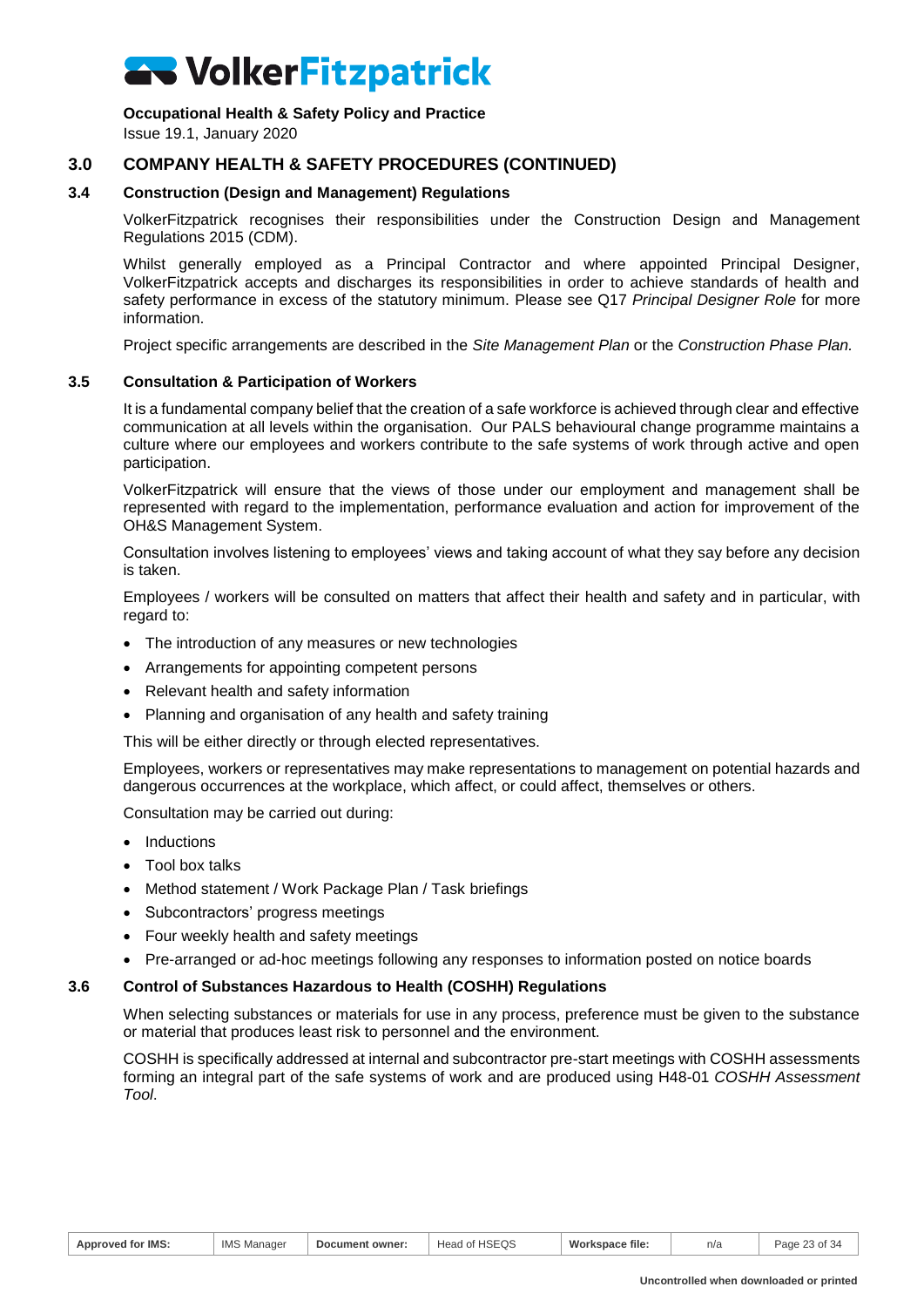#### **Occupational Health & Safety Policy and Practice**

Issue 19.1, January 2020

#### **3.0 COMPANY HEALTH & SAFETY PROCEDURES (CONTINUED)**

#### **3.7 Deliveries**

<span id="page-23-0"></span>Drivers delivering goods and materials must report to management to receive instructions on when, where and how to unload their vehicle. They must remain with their vehicles, except to visit welfare facilities or offices to deal with paperwork. When outside of the vehicle the driver must wear the appropriate PPE for the site.

Vehicles must not be overloaded. Loads must be evenly distributed, secured and must not project beyond the side or back of the vehicle. The design and construction of the vehicle must be suitable for the load(s). Drivers or operators are responsible for checking the security of their loads. Where necessary, abnormal loads must be formally notified and a warning vehicle should be in attendance. When vehicles are being loaded, the driver should only remain in the cab if it can protect him from the risks of falling materials / objects and other relevant hazards. When loading and unloading deliveries employees must observe the requirements of the working at height policy.

#### **3.8 Drugs and Alcohol Policy**

<span id="page-23-1"></span>The *VolkerWessels UK Drugs and Alcohol Policy* is designed to ensure safety by placing and enforcing strict limits regarding the misuse of drugs or alcohol. We ask all VolkerFitzpatrick employees and those working on our behalf, to lead by example, challenge unsafe attitudes and behaviours to establish a workplace free of harm.

All employees, those working on our behalf, and visitors to VolkerFitzpatrick sites or offices must be aware of the requirements of the *VolkerWessels UK Drug and Alcohol Policy*, and the implications of failing to comply, as part of the site of office induction process.

The Policy is available to all employees on the document management system and copies can be provided on request.

To ensure compliance with this policy you may be required to undergo testing in the following circumstances:

- **Pre-employment (rail) and new employee screening** all safety-critical rail candidates (e.g. Personal Track Safety (PTS) card holders) must undergo a medical and screening for drugs and alcohol prior to employment in accordance with rail industry standards. All other new employees must undergo screening for drugs and alcohol as soon as practicable after their start date
- **Random** unannounced random drugs and alcohol screening could take place at any time whilst at work or on duty of any employee, subcontractor, self-employed or agency worker. A minimum percentage of personnel will be subject to unannounced random alcohol and drug screening each year
- **For Cause** screening to find out whether drugs or alcohol were a factor in an accident or incident, where the person's actions or omissions are suspected of contributing to the accident or incident, or the behaviour of the person gives cause to suspect that person is unfit to continue work
- **Transfer or promotion** any employee who is transferred or promoted to a safety critical post will be screened for drugs and alcohol, even if the employee already holds a safety critical post

All testing is undertaken to ensure that employee's safeguards, confidentiality and dignity are maintained to a high standard at all times.

#### **3.9 Emergency Procedures**

<span id="page-23-2"></span>Procedures to deal with potential serious and imminent danger and danger areas e.g. first aid, fire and means of escape in an emergency, shall be detailed at each construction site and office location, and detailed within the Health & Safety Plan for construction sites. A competent person shall be nominated to implement these procedures. Testing of the emergency procedures / plans are to be undertaken on a risk assessed basis to determine the robustness of emergency response.

|  | <b>Approved for IMS:</b> | <b>IMS Manager</b> | Document owner: | Head of HSEQS | Workspace file: | n/a | Page 24 of 34 |
|--|--------------------------|--------------------|-----------------|---------------|-----------------|-----|---------------|
|--|--------------------------|--------------------|-----------------|---------------|-----------------|-----|---------------|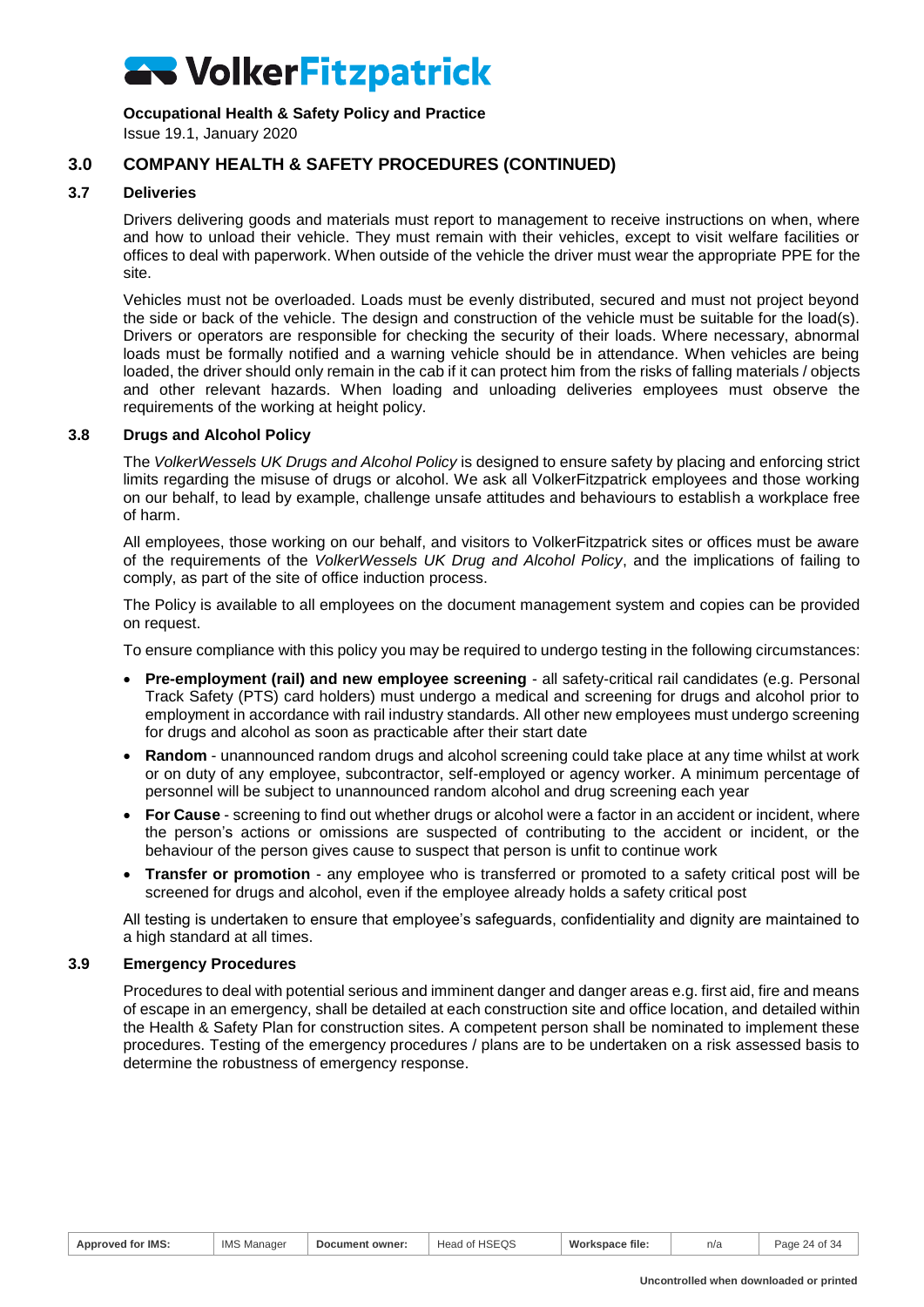#### **Occupational Health & Safety Policy and Practice**

Issue 19.1, January 2020

### **3.0 COMPANY HEALTH & SAFETY PROCEDURES (CONTINUED)**

#### **3.10 Fire Precautions**

<span id="page-24-0"></span>A fire safety risk assessment shall be carried out for all locations to identify necessary arrangements and control measures.

A fire plan shall be produced and displayed for permanent offices and appropriate projects to include location of firefighting equipment, fire or smoke detectors, emergency lighting, fire call points and fire exits. Training, appointment of marshals and evacuation procedures shall be established.

Adequate fire notices and signs shall be prominently displayed, as identified by the fire safety risk assessment.

All emergency procedures pertinent to the work activity shall be adhered to. These procedures will vary from location to location and training will be given.

All fire escape routes, firefighting equipment and fire doors shall be kept free from obstruction and routinely monitored.

Any used or missing firefighting equipment shall be reported to management, who will ensure that it is replaced as soon as possible.

#### **3.11 First Aid**

<span id="page-24-1"></span>The company affirms its responsibilities under the Health & Safety (First-Aid) Regulations 1981 to provide or ensure that adequate equipment, facilities and trained persons are provided, to render first aid.

At least one qualified first aider shall be provided at each work location dependent on the risk of injury or ill health. additional first aiders will may be required based on the risk at the location, numbers of persons employed and work patterns i.e shifts.

An appointed person shall be identified at each location who may also be a first aider.

It shall be the first aiders / appointed person's responsibility to ensure that appropriate first aid equipment / facilities are maintained.

#### **3.12 Gross Misconduct**

<span id="page-24-2"></span>An employee will be liable to summary dismissal if he / she is found to have acted in any of the following unsafe ways:

- A serious or wilful breach of the safety rules specific to each location
- Failure of a drugs and alcohol test
- Unauthorised removal or interference with any guard or protective device
- Unauthorised operation of any item of machinery, plant or equipment
- Unauthorised removal of any item of first aid equipment
- Wilful damage to, misuse of, or interference with any item provided in the interest of health, safety or welfare at work
- Unauthorised removal or defacing of any label, sign or warning device
- Misuse of chemicals, flammable or hazardous substances, or toxic materials
- Smoking in any designated 'No Smoking' area
- Smoking whilst handling flammable substances
- Horseplay or practical jokes which could cause accidents
- Making false statements or in any way deliberately interfering with evidence following an accident or dangerous occurrence
- Misuse of pneumatic, hydraulic or electrical equipment
- Dangerously overloading any item of lifting equipment
- Overloading or misuse of any vehicles

|                          |                       |                 | ∍∼                  | Wor.<br>---   |     | $\sim$ $\sim$ |
|--------------------------|-----------------------|-----------------|---------------------|---------------|-----|---------------|
| <b>Approved for IMS:</b> | <b>IMS</b><br>Manager | Document owner: | Чеас<br>חריו<br>−ພບ | *kspace file: | n/a | ⊃ane<br>-50   |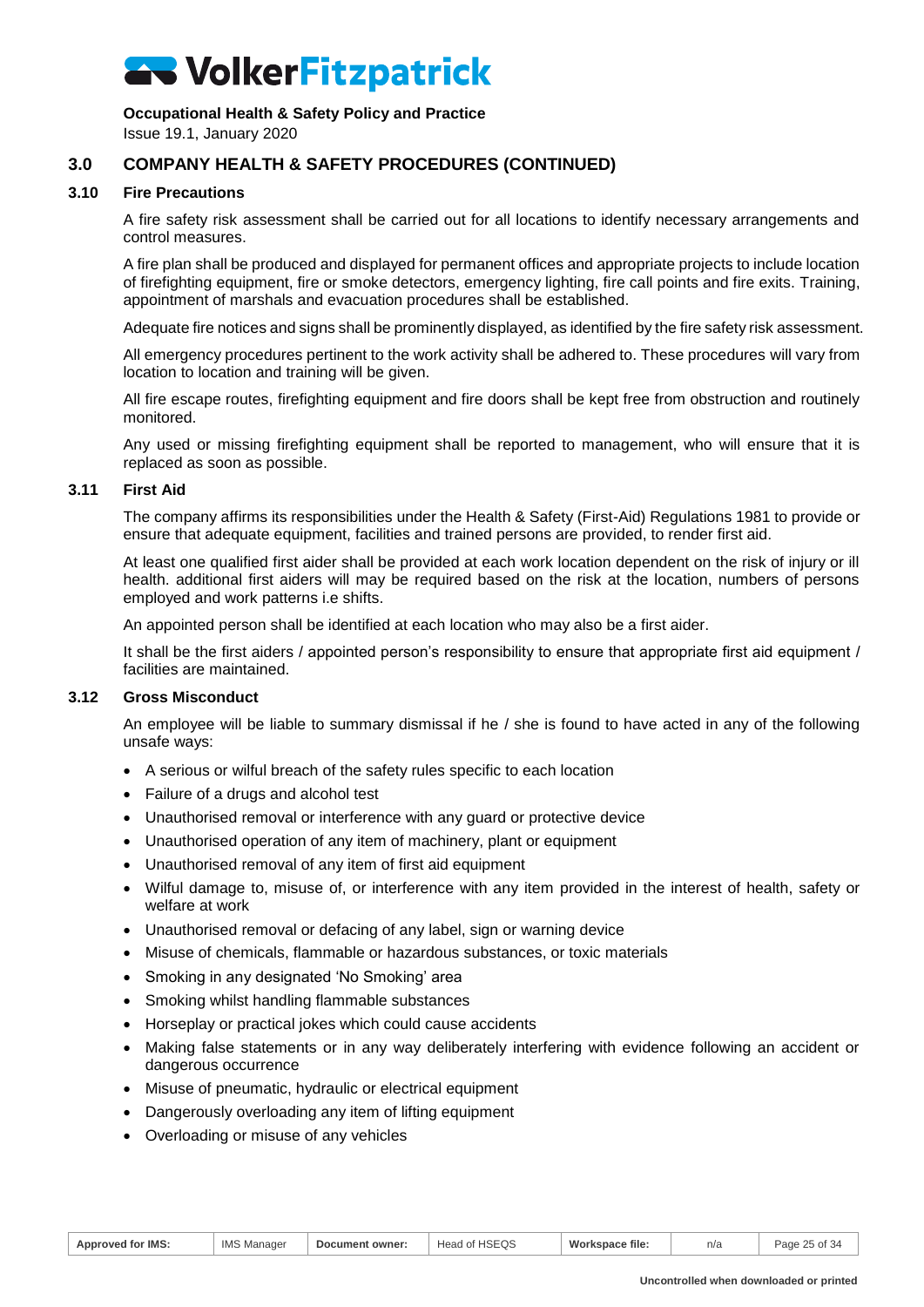#### **Occupational Health & Safety Policy and Practice**

Issue 19.1, January 2020

### **3.0 COMPANY HEALTH & SAFETY PROCEDURES (CONTINUED)**

#### **3.13 Occupational Health**

<span id="page-25-0"></span>Elements of VolkerFitzpatrick's Occupational Health system include:

- **Pre-employment health questionnaire** to ensure employees are fit and capable for effective performance at work without risk to health
- **Management of work activities to eliminate / reduce risks to health**, including planning, organisation and risk assessment
- **Health surveillance** to evaluate whether there are any adverse effects the work or working environment are having on the individual and to act upon the earliest signs of possible harm
- **Assessment of fatigue**, as it is a significant risk during construction activities due to the safety critical nature of the work. The risk of accidents from cumulative fatigue is well recognised
- **Consideration of new and expectant mothers** (see *VolkerWessels UK Employee Handbook*) the Human Resources Department will notify the Company Occupational Health Nurse. Risk assessment will be carried out on the individual employee concerned

Procedures detailing how these are managed within VolkerFitzpatrick are contained within this document and within the company management system.

#### **3.14 Smoking Policy**

<span id="page-25-1"></span>The Health Act 2006 states "all employees have a right to work in a smoke free environment" and that "premises must be smoke free if they are used as a place of work".

Therefore, smoking is not permitted in any part of any building, including corridors, lifts, stairways, lavatories, reception areas or entrances and ALL company owned or hired vehicles. Smoking is also prohibited within 5m of any doorway or fire escape.

Smoking is only permitted in a designated "Smoking Area". VW UK determines that Electronic cigarettes (ecigarettes), products that can be used for the consumption of nicotine-containing vapour via a mouth piece (vaping), should be treated in the same manner as cigarettes. This policy applies to all employees, contractors, customers and visitors and all staff are obliged to support the implementation of this policy. Appropriate "No Smoking" signs will be clearly displayed at all entrances and exits, within the premises, and in company vehicles.

Those who do not comply with the smoking law are liable to a fixed penalty fine and possible criminal prosecution. If you would like further advice or assistance on quitting smoking please contact Occupational Health on 01992 305045 or the NHS by calling 0300 123 1044 [\(http://smokefree.nhs.uk/\)](http://smokefree.nhs.uk/).

#### **3.15 Holes, Voids and Shafts**

<span id="page-25-2"></span>The VolkerFitzpatrick procedure Q25-VF *Temporary Works* must be followed at all times.

Effective measures must be put in place to prevent falls of persons or materials down holes, voids and shafts.

All lift / elevator shafts shall be constructed in such a way so as to protect both those carrying out the construction and those carrying out the lift installation. Safe working platforms should be provided for all those working in lift shafts.

Openings to lift shafts must be fully protected with a secure, full height system which prevents unauthorised entry and prevents the risks of falls of people or materials. Lift shaft opening protection must not be removed unless a safe working platform is provided or the lift doors are in place.

Penetrations and voids should be limited in size and number as far as practicable and have mesh cast in during construction or be fitted with other robust protection such as metal guard rails or covers, which prevent falls through them.

All floor openings must be protected with robust, securely fixed (screwed or bolted, not nailed) and clearly marked (e.g. 'Hole below - Do not remove') covers to prevent the fall of materials or persons through them. Covers should be constructed so that they do not present a tripping hazard.

Protective measures may only be removed when the work is actually taking place in or around the opening and effective measures employed to prevent falls of those working on them. Protective measures must be replaced as soon as practical and be regularly inspected (at least weekly).

| <b>IMS Manager</b><br>Head of HSEQS<br><b>Approved for IMS:</b><br>Workspace file:<br>Document owner:<br>n/a |  |  |  |  |  | Page 26 of 34 |
|--------------------------------------------------------------------------------------------------------------|--|--|--|--|--|---------------|
|--------------------------------------------------------------------------------------------------------------|--|--|--|--|--|---------------|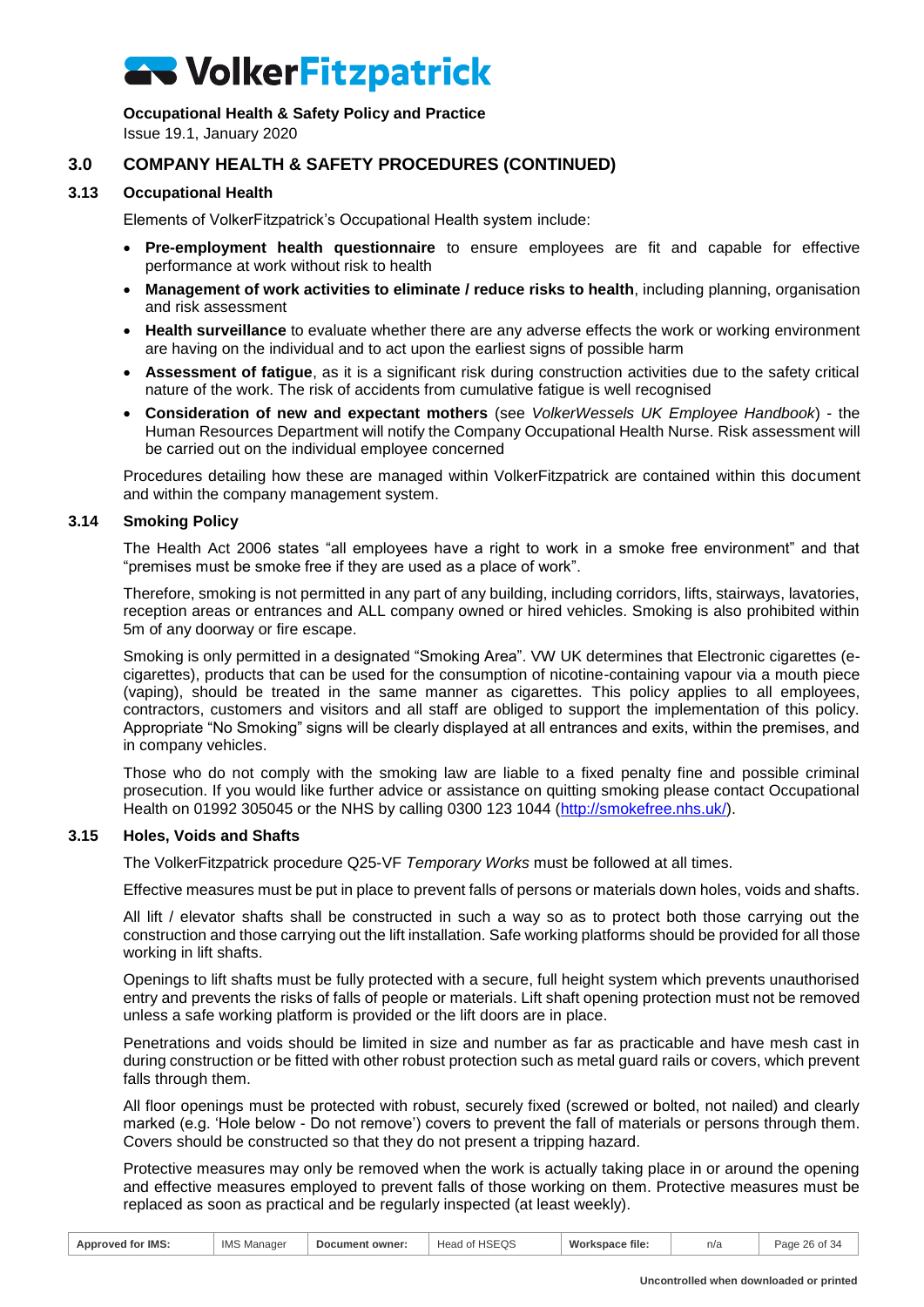#### **Occupational Health & Safety Policy and Practice**

Issue 19.1, January 2020

#### **3.0 COMPANY HEALTH & SAFETY PROCEDURES (CONTINUED)**

#### **3.16 Temporary Works**

<span id="page-26-0"></span>Under most forms of contract in use in the UK, the overall project responsibility for temporary works rests with the Principal Contractor. Legal duties cannot be passed on to someone else by means of contract. This means that when VolkerFitzpatrick are acting as Principal Contractor, they must approve all temporary works.

Guidance towards VolkerFitzpatrick management of temporary works is described within Q25-VF *Temporary Works*. All projects must comply with the requirements set out within the procedure. This includes:

- The use of a Q25-02-VF *Temporary Works Design Brief* / *VFR-DF-325 Temporary Works Design Brief* (Rail)
- The establishment and maintenance of a Q25-03-VF *Temporary Works Register* / VFR-DF-317 *Temporary Works Schedule* (Rail)
- The formal appointment of a Temporary Works Coordinator using form Q25-04-*VF Assessment & Appointment of Temporary Works Coordinator & Temporary Works Supervisor* / VFR-DF-319 *Temporary Works Assessment* (Rail)
- The use of Q25-11-VF *Temporary Works Permit to Proceed Erect, Load & Strike* / VFR-EF-323 *Temporary Works Permit* (Rail)

#### **3.17 Ladders**

<span id="page-26-1"></span>The VolkerFitzpatrick HSE-53 *Steps and Ladders Permit* is required for all ladder use.

Ladders can only be used for access between one level and another. Any other use is to be avoided and will only be permitted, subject to specific risk assessment and agreement with VolkerFitzpatrick, where no safer alternative means of access e.g. podium steps, mobile towers is practicable.

Metallic ladders must not be used near to any electrical hazards.

Stepladders are only to be used as a last resort where it is impractical to provide an alternative such as a mobile tower, mobile powered elevating platform or podium steps etc. and only for single short duration tasks of less than 15 minutes. Repetitive use of stepladders will only be permitted in exceptional circumstances with the written approval of VolkerFitzpatrick.

#### **3.18 Lifting Operations**

<span id="page-26-2"></span>All lifting operations must be in compliance with the requirements of safety legislation including the Health & Safety at Work Act 1974, Management of Health and Safety at Work Regulations 1999, Provision and Use of Work Equipment Regulations 1998 and most specifically the Lifting Operations and Lifting Equipment Regulations 1998. All lifting must therefore be proven to be planned, supervised and safely executed.

All those involved in the planning, site supervision and carrying out of lifting operations must have the appropriate level of competency for the task being undertaken. VolkerFitzpatrick requires that competency checks are undertaken to be assured that all those undertaking roles within lifting operations have the necessary skills, knowledge and experience to carry out their duties.

All lifting operations (crane and / or non-crane) must be covered by an appropriate Lifting Plan(s). The level of detail within such plans will be reflective of the nature and complexity of each lifting operation but must include a Works Package Schedule of Common Lifts.

All Lifting plans must be directly referenced to appropriate risk assessment(s) and development of a method statement(s).

All Lifting Plans must be submitted to VolkerFitzpatrick for approval and / or acceptance.

All hired crane, contract hire and subcontractor managed lifting operations, and most specifically multi-crane activities on site must be coordinated via the identified VolkerFitzpatrick project Lifting Coordinator.

#### **3.19 Lone Working**

<span id="page-26-3"></span>Lone workers are defined as those who work by themselves without close or direct supervision. Lone working will be designed out where possible and only where absolutely necessary is it to be undertaken. Where lone working is necessary, however brief or minor, a specific risk assessment is required to be undertaken and appropriate control measures put in place.

|  | Approved for IMS: | IMS N<br>Manager | Document owner: | Head of HSEQS | Workspace file: | n/a | . 27 of 34<br>Page <sup>-</sup> |
|--|-------------------|------------------|-----------------|---------------|-----------------|-----|---------------------------------|
|--|-------------------|------------------|-----------------|---------------|-----------------|-----|---------------------------------|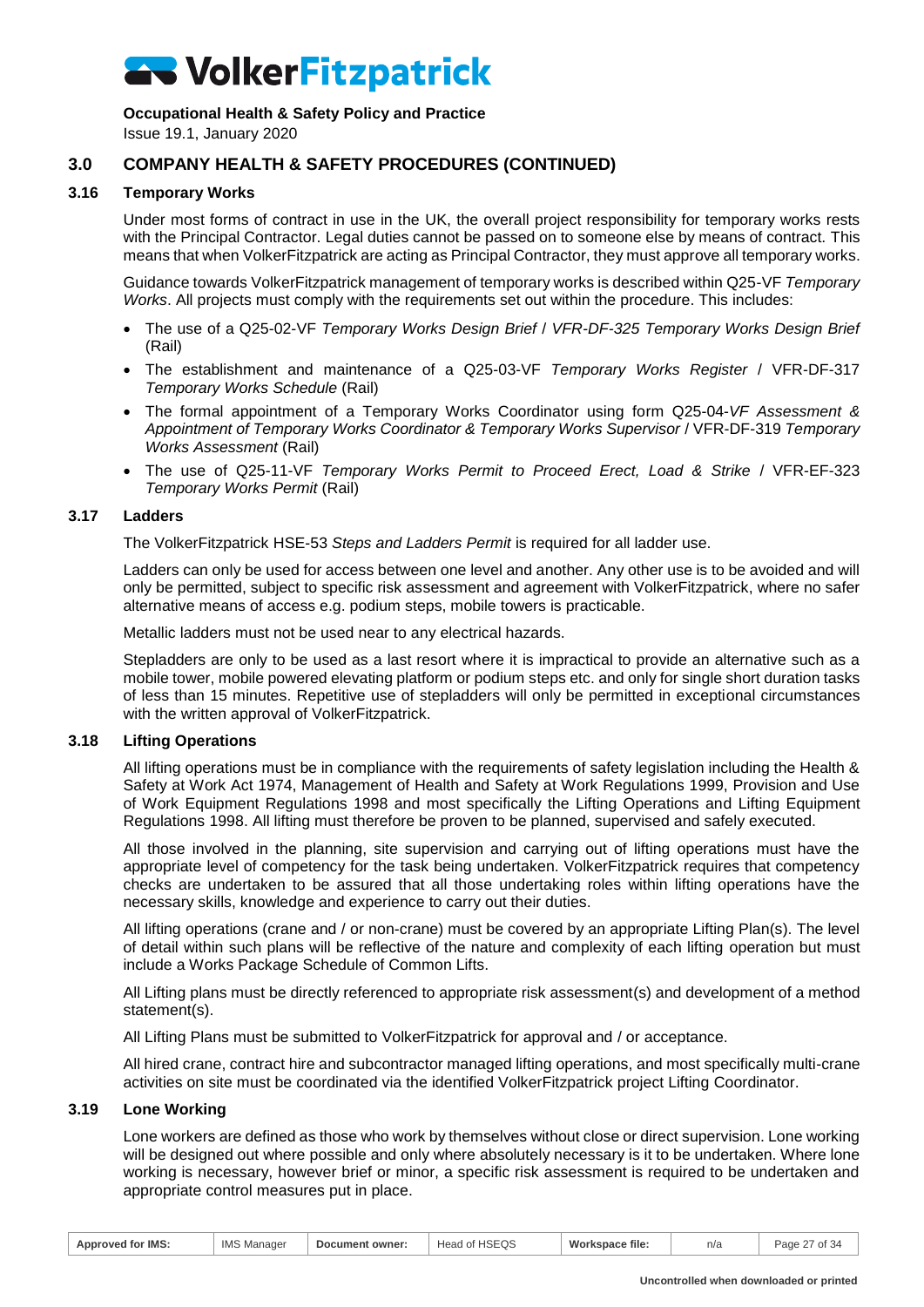#### **Occupational Health & Safety Policy and Practice**

Issue 19.1, January 2020

### **3.0 COMPANY HEALTH & SAFETY PROCEDURES (CONTINUED)**

#### **3.20 Manual Handling**

<span id="page-27-0"></span>Lifting and moving loads by hand are one of the most common causes of injury at work. Many injuries result from repetitive operations, but one poor lift can cause permanent and often painful damage.

- Where practicable the need for manual handling shall be eliminated
- Manual handling assessments need to address task, load, work environment and the individual's capability
- Mechanisation of repetitive operations (i.e. kerbs, cable troughing etc.) will be adopted as the solution requires

#### **3.21 Notices and Written Instructions**

<span id="page-27-1"></span>All hazard / warning signs and notices displayed on the premises shall be complied with, taking into consideration persons whose first language is not English.

Where applicable, work permits will be strictly enforced e.g. confined space work, where only authorised persons will be allowed to work.

#### **3.22 Office / Work Place Safety**

<span id="page-27-2"></span>Electrical installations shall only be installed by a competent person and tested at regular intervals in accordance with the Electricity at Work Regulations 1989.

- Offices shall be kept at a reasonable temperature, be well ventilated and lit
- Passages and stairs shall be kept clear of obstructions and well lit
- Flooring shall be kept in a safe condition. Damaged carpeting, liquid spillages etc. shall be reported to management
- Filing cabinets shall be loaded from the bottom drawers first and only one drawer opened at a time. Storage racking shall be of adequate strength, properly loaded, stable, and securely fixed where possible
- Great care shall be taken in the storage and use of toxic, flammable and corrosive substances, chemicals and liquids. They shall be stored and used in accordance with the manufacturers' instructions / COSHH assessment
- Portable electric tools and equipment shall operate at 110V or lower. Where this is not possible RCD protection shall be used
- Electrical equipment shall be visually inspected and checked for defects at regular intervals and, if a fault is suspected, taken out of use and checked by a qualified electrician. Trailing electric cables shall be avoided
- An appropriate maintenance system (e.g. HSE guidance) shall be established for all electrical equipment and records of inspection and testing maintained as necessary
- Employees who are considered to be display screen equipment users (through DSE assessment) shall be entitled to free eyesight tests and the provision of corrective eyewear if prescribed
- DSE users will be provided with suitable equipment to establish an ergonomic workstation. Suitable instruction on its adjustment will be provided
- Adequate welfare facilities shall be provided
- All dangerous parts of machinery shall be adequately guarded

| r IMS<br>Approved | <b>IMS</b><br>Manager | Document owner: | $\sqrt{2}$<br>$A$ , $A$ , $B$<br>ᆜᇬᇬ<br>noewo<br>$\cup$<br>ıcau | Workspace file. | n/a | $\Omega$<br>Page |
|-------------------|-----------------------|-----------------|-----------------------------------------------------------------|-----------------|-----|------------------|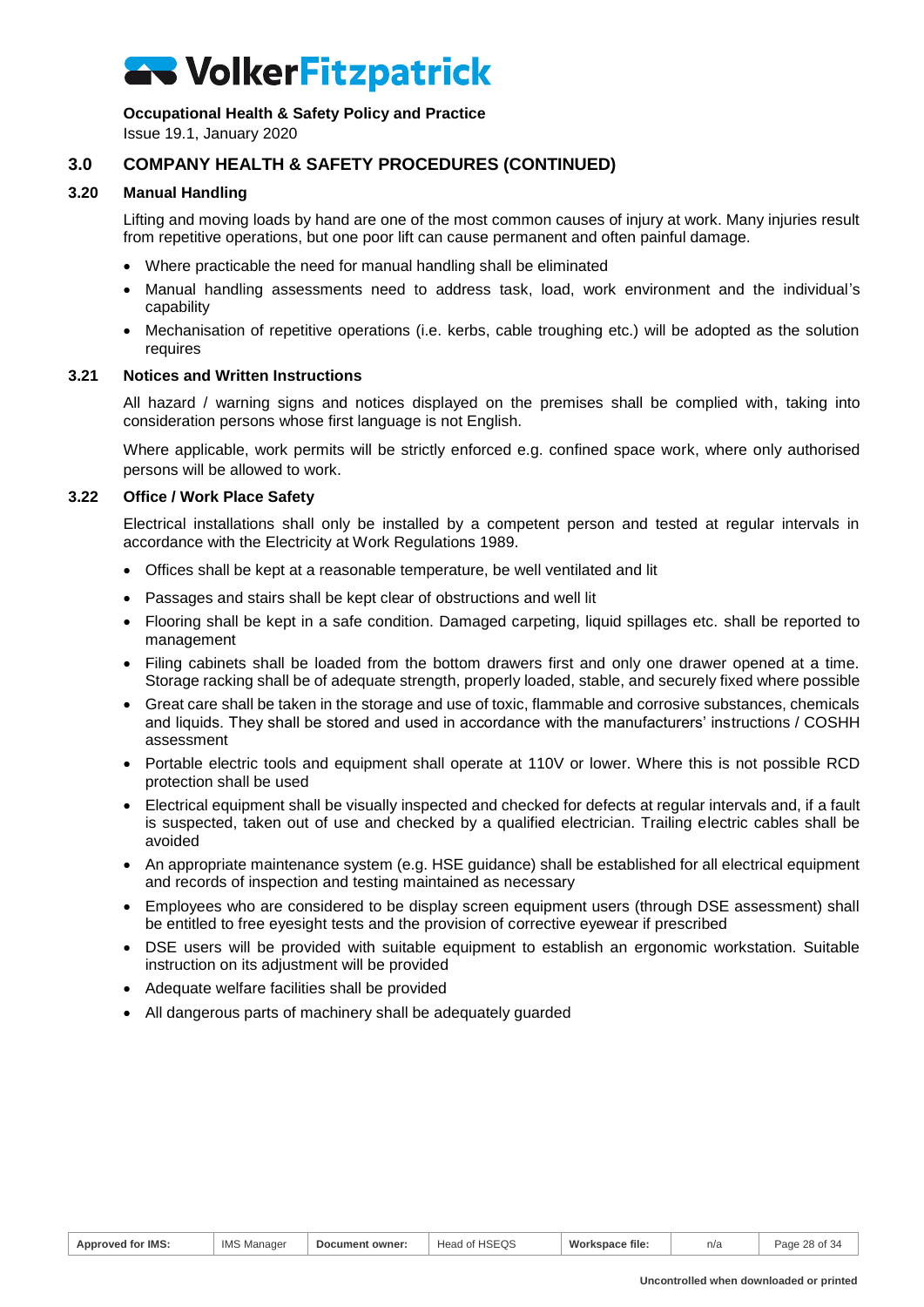#### **Occupational Health & Safety Policy and Practice**

Issue 19.1, January 2020

### **3.0 COMPANY HEALTH & SAFETY PROCEDURES (CONTINUED)**

#### **3.23 Permits to Break Ground**

<span id="page-28-0"></span>The following will be implemented as part of the Permit to break ground process:

- Excavator operators and Plant Vehicle Marshals will be briefed on the H14 *Safe Working Procedure for Working in the Vicinity of Underground and Overhead Services* / H14R *Safe Working Procedure for Working in the Vicinity of Underground Services (Rail)* prior to commencing work
- Subcontractors will provide personnel trained to operate Cable Avoidance Tools (CAT) if required to carry out excavation works
- <span id="page-28-1"></span>• During excavation re-scanning with the CAT will continue every 300mm

#### **3.24 Permits to Work**

Permit to work requirements shall be determined by the site agent / manager and appointed Health & Safety Manager for all locations. Employees must check to see if such a system is in place for the work that they are undertaking before commencing. All permits to work shall be prepared by an authorised, competent person who is familiar with the relevant work procedures, hazards, and all necessary precautions after a thorough assessment has been carried out. The person responsible for carrying out the works shall sign the permit prior to work starting, confirming that they are aware of the conditions laid down within it and agreeing to abide by them. On the completion of the works or expiry of the permit, the person responsible for carrying out the works should either:

- 1. Sign the permit off as work completed and all personnel, materials and equipment withdrawn or,
- 2. Request an extension from the competent person, and ensure authorisation is given by the authorised person

In the event of an emergency occurring wherever a Permit to Work is in operation, personnel will be removed; the permit shall be withdrawn and cancelled immediately. Work shall only recommence when all procedures have again been checked and the permit has been re-issued and duly signed by the authorised person. Where there has been a change to the working environment which introduces new or unknown hazards, work shall cease immediately, and all personnel shall be withdrawn from the affected area. If possible, equipment shall be withdrawn and the area made safe.

#### **Permits will be required for the following activities:**

- Confined spaces (HSE-21 *Confined Space - Entry Permit)*
- Electrical intake rooms (HSE-25 *Permit to Work in Electrical Intake Room)*
- Electrical works (HSE-26 *Electrical Permit to Work)*
- Hot works (HSE-27 *Hot Works Permit)*
- Ceiling voids (HSE-28 *Permit to Work in Ceiling Void)*
- Demolition (HSE-40 *Permit to Demolish)*
- Rope access (HSE-41 *Permit to Use Rope Access)*
- Permit to Erect, Climb or Dismantle a Tower Crane (HSE-49 *Permit to Erect, Climb or Dismantle a Tower Crane)*
- Metal Ribbed Decking Permit to Install and Completion Certificate (HSE-50 *Metal Ribbed Decking Permit to Install and Completion Certificate)*
- Tower Crane Operations Guidance (HSE-51 *Tower Crane Operations Guidance)*
- Tower Crane Erection, Climbing and Dismantling Checklist (HSE-52 *Tower Crane Erection Climbing and Dismantling Checklist)*
- Steps and Ladders Permit (HSE-53 *Steps and Ladders Permit)*
- Roof Access Permit (HSE-112 *Roof Access Permit)*
- Lifting operations (H55 *Control of Lifting Operations, Equipment and Accessories)*
- Excavation / breaking ground (H14-01 *Permit to Break Ground* / H14-01R *Permit to Break Ground (Rail)*
- Plant operation (H09-09 *Permit to Operate Plant)*
- Temporary works (Q25-11-VF *Temporary Works Permit to Proceed Erect, Load & Strike* / HSE-29R *Temporary Works Permit)*

This list is not exhaustive and all operations should be examined in detail and permits initiated if necessary. A Permit to Break Ground system will however be implemented on all sites where there is ground level surface breakout, excavation or filling.

| <b>Approved for IMS:</b> | <b>IMS Manager</b> | Document owner: | Head of HSEQS | Workspace file: | n/a | Page 29 of 34 |
|--------------------------|--------------------|-----------------|---------------|-----------------|-----|---------------|
|                          |                    |                 |               |                 |     |               |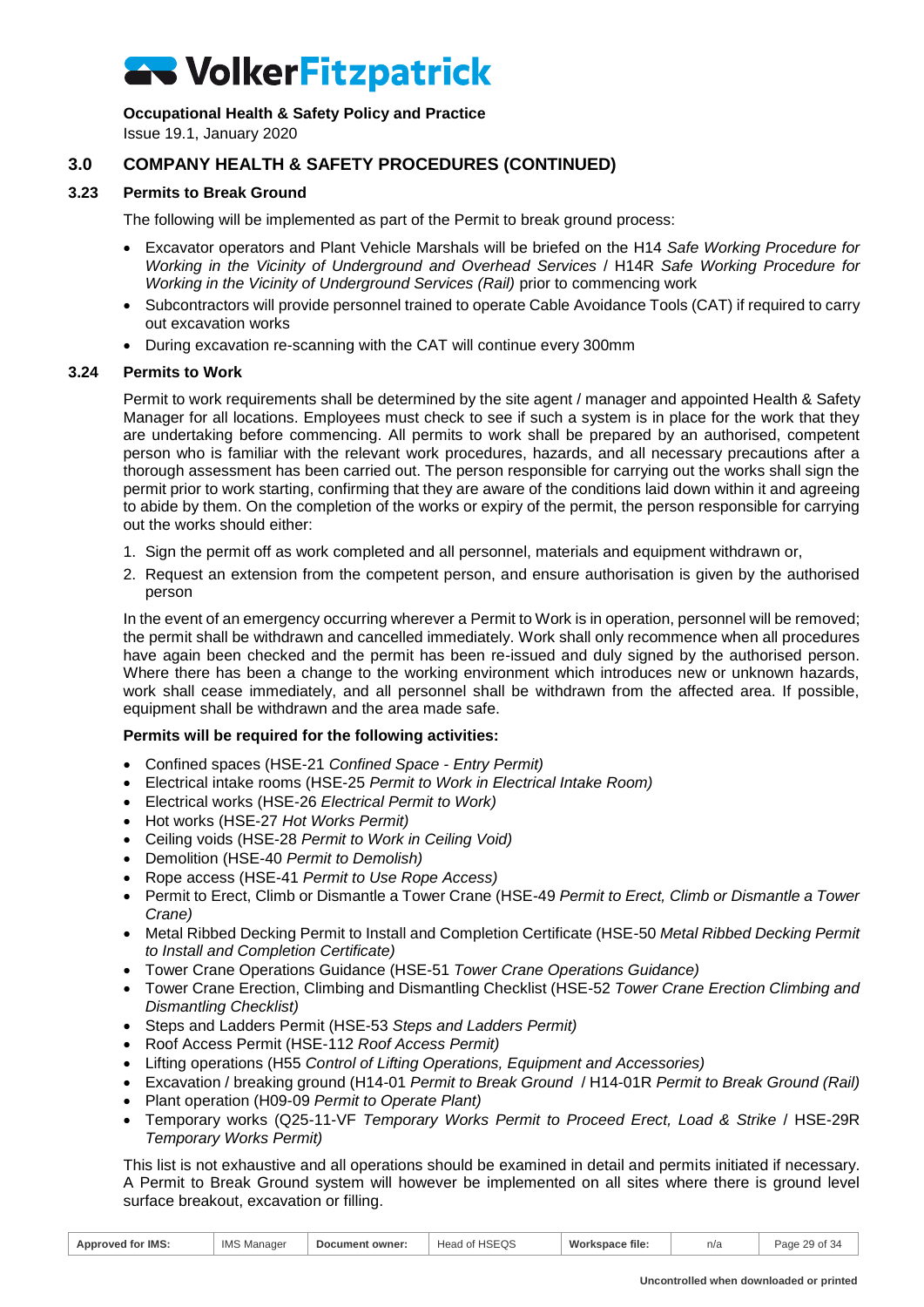#### **Occupational Health & Safety Policy and Practice**

Issue 19.1, January 2020

### **3.0 COMPANY HEALTH & SAFETY PROCEDURES (CONTINUED)**

#### **3.25 Personal Protective Equipment**

<span id="page-29-0"></span>The company recognises its responsibility under the Personal Protective Equipment Regulations to assess the risks, to provide and train personnel in the use of suitable PPE and to maintain and replace this as necessary. Therefore:

- Protective equipment shall be used, stored and maintained in accordance with manufacturers' instructions and the training provided
- Any damage, loss, fault or unsuitability of protective equipment shall be reported to management
- VolkerFitzpatrick will issue suitable protective equipment to directly employed staff and operatives, and undertake to replace such equipment whenever necessary

#### **3.26 Plant & Work Equipment**

<span id="page-29-1"></span>VolkerFitzpatrick requires all plant and equipment used on site to comply with the Provision and Use of Work Equipment Regulations 1998, and the Lifting Operations and Lifting Equipment Regulations 1998 as applicable.

All work equipment (heavy excavation plant to hand held tools) must be suitable for the purpose for which it is intended.

To be able to work as safely as possible it is essential that work equipment is maintained and inspected by a competent person, in accordance with legal requirements and manufacturers' recommendations.

Records of inspection, test and thorough examination are required to be maintained.

Operation of any machine, plant or equipment is not permitted unless employees have been trained, authorised, or is under adequate supervision.

Operatives must not use mobile phones or 'hands free' whilst operating plant.

All machine guarding shall be utilised.

Any fault, damage, defect or malfunction of any machinery, plant, equipment, tools or guards shall be reported to management for action, which may include taking the item out of use.

Repair, maintenance or cleaning of machinery, plant or equipment shall only be carried out in accordance with manufacturers' recommendations and risk assessment where appropriate.

No machinery, plant or equipment shall be left in motion, or with the engine running, whilst unattended unless client specific requirements mandate keys must be left in (i.e. airports on airside). Plant and vehicles must be immobilised and the ignition key removed whilst unattended, keys must be kept in a secure place when not in use.

Please see H09 *Working with Plant* and its associated plant standards for further information.

No repairs or maintenance work on any equipment shall be undertaken unless employees are trained and authorised to do so, including changing of abrasive wheels.

The use and control of Mobile Elevated Work Platforms (MEWP's) must observe the minimum standards as stated in the VolkerFitzpatrick procedure H50 *Mobile Elevated Work Platforms (MEWPs) Minimum Standard.*

| <b>IMS</b><br><b>Approved for IMS:</b> | Manage<br>Document owner: | of HSEQS<br>Head | Workspace file: | n/a | Page 30 of 34<br>. 34 |
|----------------------------------------|---------------------------|------------------|-----------------|-----|-----------------------|
|----------------------------------------|---------------------------|------------------|-----------------|-----|-----------------------|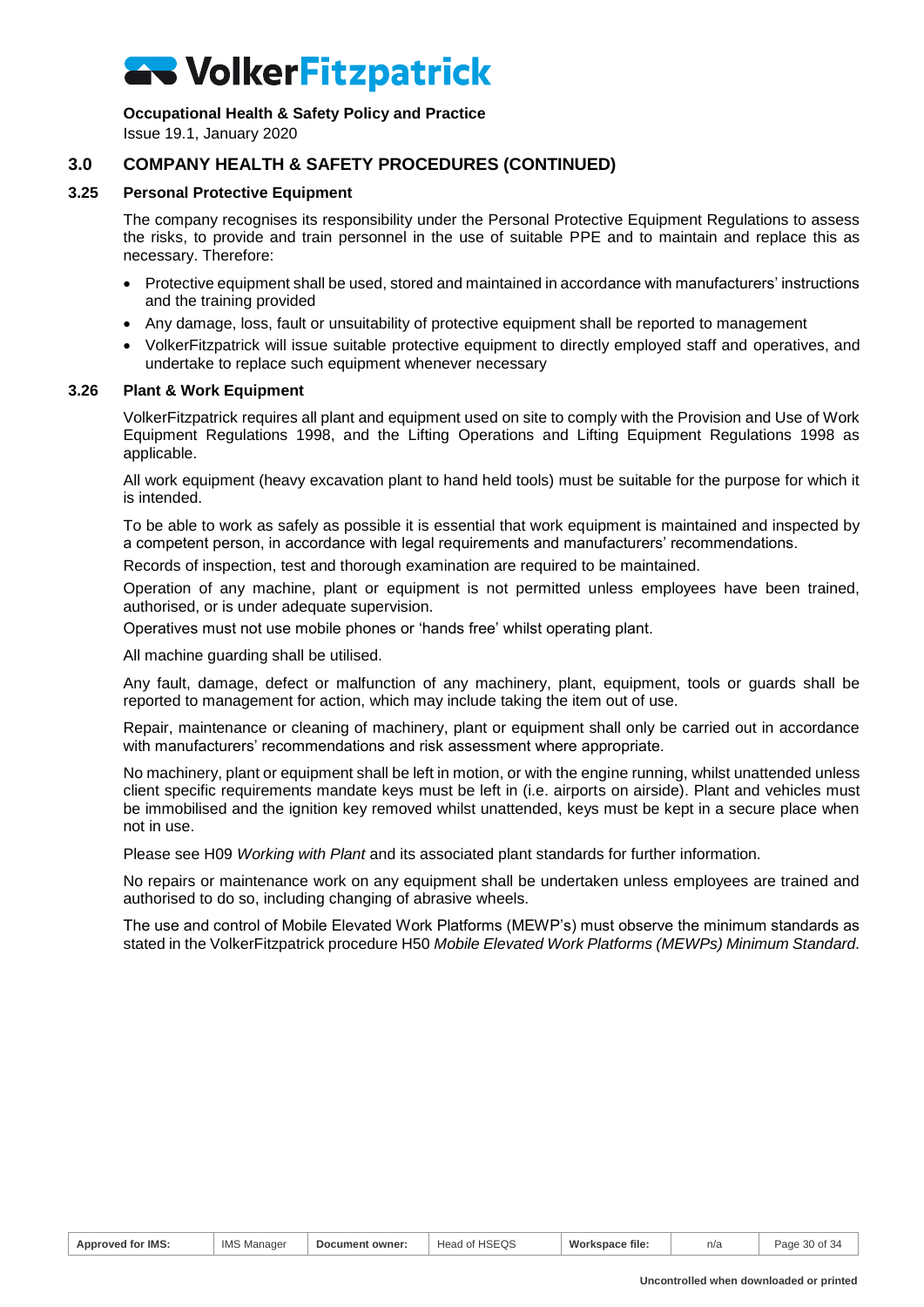#### **Occupational Health & Safety Policy and Practice**

Issue 19.1, January 2020

### **3.0 COMPANY HEALTH & SAFETY PROCEDURES (CONTINUED)**

#### **3.27 Residential Caravans - Safety**

<span id="page-30-0"></span>Site agents / managers shall ensure that caravans are spaced at a minimum of 6m apart and at least 15m from petrol, oil and bulk storage of liquefied petroleum gas (LPG). These distances vary from one local authority to another and should be checked with the local fire officer before allowing caravans on site.

Where electricity is to be supplied to caravans, a residual current circuit breaker must be fitted and all wiring must be checked by a competent electrician who will also be responsible for connecting or disconnecting the supply.

Where LPG is used, the following precautions must be taken:

- Gas cylinders shall be set up outside the caravan(s) or in the specific lockers where they are open to fresh air
- Cylinder valves should be turned off when not in use. At the same time a check should be made to ensure all taps inside the caravans are also turned off
- All fires shall have adequate guarding, and clothing shall not be hung on or near the fire
- Fires or burners shall not be left on when the caravan is unattended
- All gas fires and equipment shall be routinely inspected and tested in accordance with the manufacturers' instructions
- When fires or burners are in use, a roof light, window or other vent shall be open to ensure proper ventilation
- Fire extinguishers and fire blankets shall be provided for each caravan
- Gas lights shall not be used without mantels
- When gas cylinders run out, extreme care must be taken to ensure that replacements are reconnected correctly, particularly as the regulators for butane gas and propane gas are not interchangeable
- If a gas leak is suspected, the alarm shall be raised, the area evacuated, and the supply isolated if possible without putting anyone at risk

#### **3.28 Scaffolds and Working Platforms**

<span id="page-30-1"></span>All scaffolding erected on VolkerFitzpatrick projects must be by trained, competent personnel and erected and dismantled in accordance with the UK National Association of Scaffold Contractors (NASC) Guide TG20:13.

Design scaffolds must be approved by VolkerFitzpatrick prior to construction and must be checked by the subcontractor's competent person prior to loading.

A 'Scafftag' or similar approved system must be attached to each access point to the scaffold / mobile tower and the results of inspections recorded both on the 'Scafftag' and the site register.

All mobile scaffold towers are to be PASMA type unless otherwise agreed with VolkerFitzpatrick.

Trestle and bandstand scaffolds are not permitted.

Stilts or similar devices are not permitted.

Where aluminium tower access equipment is in use on site, all personnel erecting, altering or dismantling are to be PASMA trained and certified.

| <b>Approved for IMS:</b> | <b>IMS</b><br>Manager ر | Document owner: | lead of HSEQS<br>Hood | Workspace file: | n/a | Page 5<br>.⊥ of ? ″<br>. .34 |
|--------------------------|-------------------------|-----------------|-----------------------|-----------------|-----|------------------------------|
|                          |                         |                 |                       |                 |     |                              |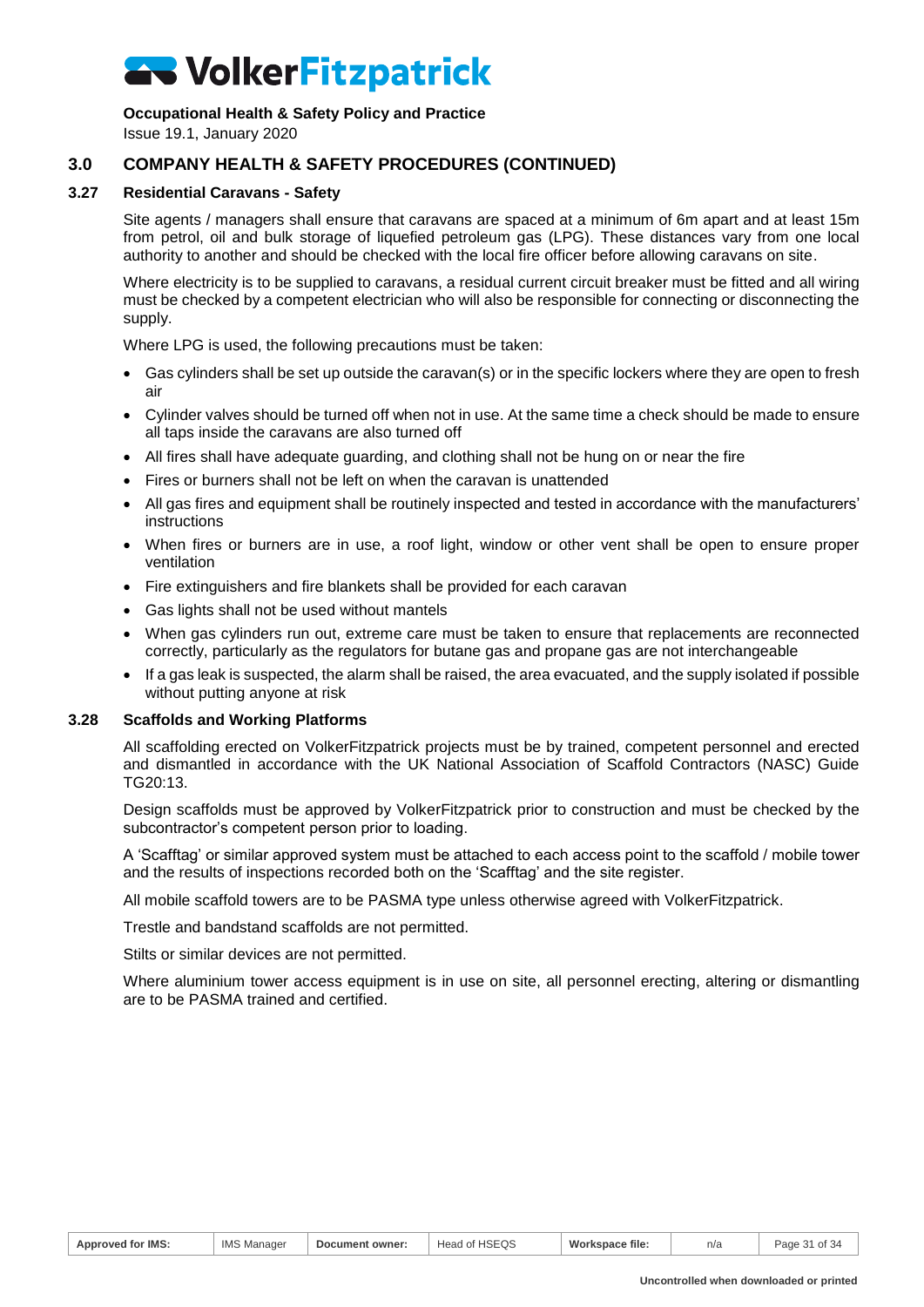#### **Occupational Health & Safety Policy and Practice**

Issue 19.1, January 2020

### **3.0 COMPANY HEALTH & SAFETY PROCEDURES (CONTINUED)**

#### **3.29 Supervision of The Works**

<span id="page-31-0"></span>In addition to the Supervisors responsibilities for health and safety stated in section 1.2 the following shall apply:

- Where non English-speaking personnel are to be employed the Supervisor must be able to speak English and be able to translate for those working for them who cannot. The Supervisor must be in direct contact with the non-English speaking personnel at all times. A suitable ratio must be agreed at tender stage, of not more than one interpreter to 8 non English speaking personnel
- Subcontractors will maintain a manager(s) / supervisor(s) on site at all times, who are available to receive and implement safety instructions from VolkerFitzpatrick, when any work is being undertaken
- All first line supervisors will carry out daily briefings to their operatives at the start of the shift (Safe Start) on the tasks to be undertaken, location of work, equipment, materials, PPE and safety considerations
- All supervisors / foremen must have attained the Site Supervisor Safety Training Scheme (SSSTS) qualification as a minimum requirement for working on a VolkerFitzpatrick project

#### **3.30 Vibration**

<span id="page-31-1"></span>VolkerFitzpatrick recognises Hand Arm Vibration Syndrome (HAVS) as a serious cause of concern for persons using hand held vibratory tools, particular those of a rotary or percussive nature.

It is necessary to limit exposure to Hand Arm Vibration using the following methods listed in order of priority:

- Eliminate the hazard by substitution i.e. use of machine mounted breakers, concrete crushers, diamond drilling, etc.
- Use of low vibration equipment in preference to standard tools
- Reduce the length of exposure, for example through job rotation

These preventative measures need to be applied in conjunction with the provision of information and training for workers and their supervisors together with the introduction of health surveillance.

The specific control measures to limit exposure to vibration needs to be documented in a risk assessment which clearly defines measures to reduce or prevent exposure.

VolkerFitzpatrick will comply with the legislative requirements in respect of HAVS and whole body vibration by providing information and monitoring and recording exposure. For more guidance on Hand arm vibration, refer to H13 *Control of Vibration at Work* and H13-PM01 *Control of Vibration at Work Process Map.*

<span id="page-31-2"></span>All Hand arm vibration monitoring must be document for surveillance use H13-01 *Daily Vibration Log.* 

#### **3.31 Vehicles**

Regular checks of vehicles, in conjunction with company procedures and manufacturers' recommendations, shall be carried out prior to use.

Driving or operating any vehicle is not permitted without the appropriate driving licence, competency or authorisation. Unauthorised passengers or unauthorised loads shall not be carried.

Vehicles shall not be used for unauthorised purposes. Vehicles shall not be loaded beyond the stated capacity. Driving or operating vehicles whilst suffering from a medical condition or illness that may affect ability is not permitted. Driving or operating vehicles whilst under the influence of alcohol or any other drug, which may affect operating ability, is not permitted.

All available safety features such as seat belts shall be utilised.

Use of mobile phones in vehicles whilst driving is restricted to hands free use only however still avoid making or taking phone calls when driving wherever possible. VF Rail: Use of blue tooth technology is not permitted. (Network Rail Lifesaving Rule).

If you need to take a call, park in a position of safety before accepting the call.

All personnel driving at work will be required to comply with the *VolkerWessels UK Driving for Work Policy and Handbook*.

| <b>Approved for IMS:</b> | <b>IMS Manager</b> | Document owner: | Head of HSEQS | Workspace file: | n/a | Page 32 of 34 |
|--------------------------|--------------------|-----------------|---------------|-----------------|-----|---------------|
|--------------------------|--------------------|-----------------|---------------|-----------------|-----|---------------|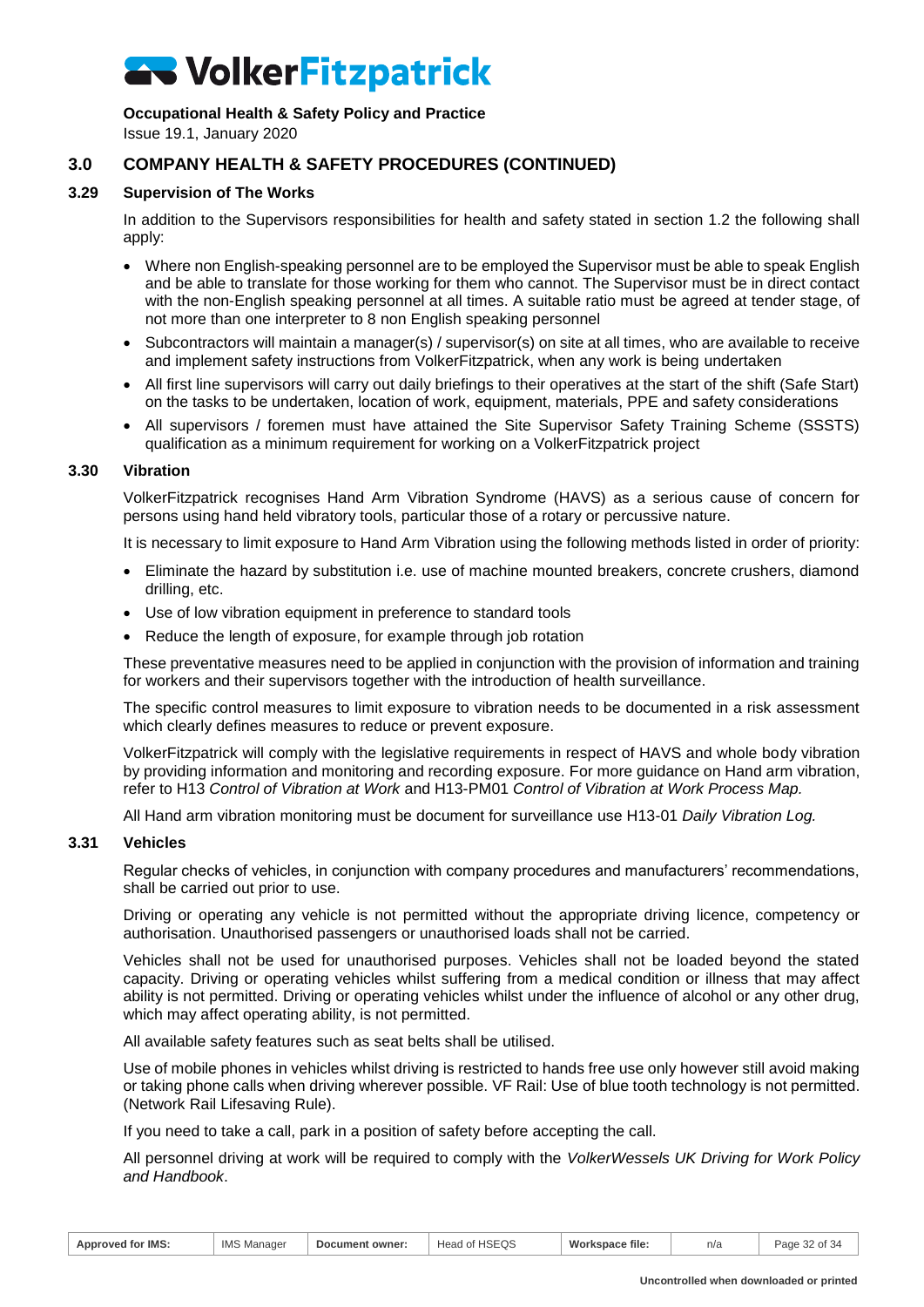#### **Occupational Health & Safety Policy and Practice**

Issue 19.1, January 2020

#### **3.0 COMPANY HEALTH & SAFETY PROCEDURES (CONTINUED)**

#### **3.32 Welfare**

<span id="page-32-0"></span>The company will provide suitable and sufficient welfare facilities as detailed in the Workplace Health, Safety & Welfare Regulations or CDM 2015 Regulations as applicable.

#### **3.33 Working At Heights**

<span id="page-32-1"></span>Working at heights is a high risk activity which requires the closest attention to detail at all stages of the work. There is no 'safe height' and anyone who is off the ground or adjacent to excavations, basements, etc. is at risk of falling. Safe work at height shall be managed through the hierarchy of:

- AVOID the risk by not working at height where it is reasonably practicable to carry out the work safely other than at a height do so
- PREVENT falls where it is not reasonably practicable to avoid work at height, you should assess the risks and take measures to allow the work to be done whilst preventing, so far as is reasonably practicable, people or objects falling. This might include ensuring the work is carried out safely from an existing place of work, or choosing the right work equipment to prevent falls
- MITIGATE the consequences of a fall where the risk of people or objects falling still remains you should take steps to minimise the distance and consequences of such falls. This also involves the selection and use of work equipment
- At all stages give collective protective measures (e.g. guardrails, nets, airbags, etc.) precedence over personal protective measures (e.g. safety harnesses)

#### **3.34 Working Conditions / Environment**

<span id="page-32-2"></span>All employees shall make proper use of all safety equipment and facilities provided to control working conditions / environment.

Work areas shall be kept clear and in a clean and tidy condition.

All rubbish and waste materials including chemicals or oils within the working area shall be disposed of using the facilities provided, at correct disposal points and in accordance with the details within the appropriate method statements or specific site arrangements.

Chemicals, oils or other hazardous substances shall not be discharged into watercourses, sewers or drains. Any spillage of liquids shall be correctly contained and removed as soon as is practicable.

Toilet and welfare facilities provided shall be kept clean and tidy.

Personnel shall inspect their work areas continually to ensure they are safe and that no fire or ignition sources are left unattended during or at the end of each working period. Where the activity being undertaken carries any risk of a fire, fully charged extinguishers and precautions to stop flying sparks i.e. fire blankets / screens shall be in place. Where hot work has been undertaken the area shall be checked and any hot spots doused.

All materials shall be stored in such a manner as to eliminate hazards.

Warning signs and suitable precautions shall be provided to protect anyone from falls from height.

<span id="page-32-3"></span>Any person found contravening these requirements shall be subject to disciplinary action.

#### **3.35 Work in Rail Environment**

As a large, well established contractor, VolkerFitzpatrick (Rail and Infrastructure Division) hold a Principal Contractors Licence that details the management arrangements for all works in a rail environment. They, along with the supporting procedures, enable rail work to be conducted safely, efficiently and in compliance with all relevant Railway Group and Network Rail Standards.

For work on London Underground, VolkerFitzpatrick have developed procedures and systems to be compliant with Quality, Environment, Safety and Health (QUENSH) standards and relevant Engineering Standards as detailed by client and contract requirements.

| Approved for IMS: | <b>IMS Manager</b> | Document owner: | Head of HSEQS | Workspace file: | n/a | Page 33 of 34 |
|-------------------|--------------------|-----------------|---------------|-----------------|-----|---------------|
|-------------------|--------------------|-----------------|---------------|-----------------|-----|---------------|